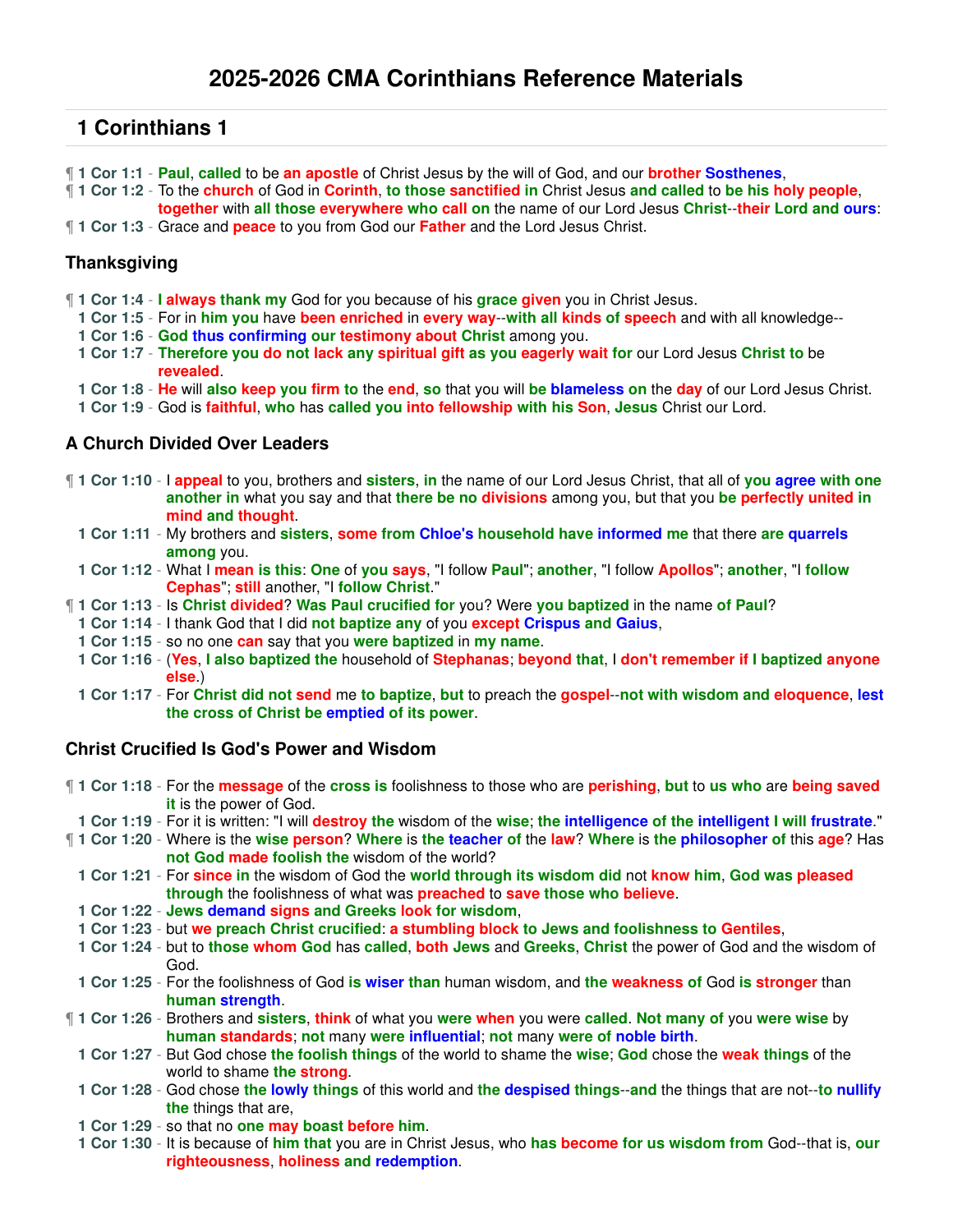¶ **1 Cor 2:1** - And so it was with **me**, **brothers** and **sisters**. **When** I came to you, I **did** not come **with eloquence or human wisdom as I proclaimed to** you the **testimony** about God.

- **1 Cor 2:2** For **I resolved to know nothing while I** was with you **except Jesus** Christ **and him crucified**.
- **1 Cor 2:3** I came to you in **weakness with great fear** and **trembling**.
- **1 Cor 2:4 My message and my preaching were** not **with wise and persuasive words**, **but** with **a demonstration of the Spirit's power**,
- **1 Cor 2:5** so that **your faith might not rest** on human wisdom, but on God's power.

#### **God's Wisdom Revealed by the Spirit**

- ¶ **1 Cor 2:6** We **do**, **however**, **speak a** message of **wisdom among the mature**, **but** not the wisdom of this **age or** of the rulers of this **age**, **who are coming** to nothing.
	- **1 Cor 2:7 No**, **we declare God's wisdom**, **a mystery that has been hidden and** that **God destined for our glory before time began**.
	- **1 Cor 2:8 None** of the rulers of this **age understood it**, **for if they had**, **they would** not **have crucified the Lord of glory**.
	- **1 Cor 2:9 However**, **as** it is **written**: "**What no eye has seen**, **what no ear has heard**, **and** what **no human mind has conceived**"-- **the** things God **has prepared for those who love him**--
- ¶ **1 Cor 2:10 these** are the things God has **revealed to** us by **his Spirit**. **The Spirit searches all things**, **even the deep things** of God.
	- **1 Cor 2:11** For **who knows a person's thoughts except their own spirit within them**? In the **same way no one knows the** thoughts of **God except the** Spirit of God.
	- **1 Cor 2:12** What we have **received is** not the spirit of the **world**, **but** the Spirit who is from **God**, **so** that we **may understand what God has freely given** us.
	- **1 Cor 2:13** This is what we **speak**, **not** in words **taught us** by human wisdom but in words **taught by** the **Spirit**, **explaining spiritual realities with Spirit-taught words**.
	- **1 Cor 2:14** The **person without the Spirit does not accept the** things **that come** from the Spirit of God **but considers them foolishness**, **and cannot understand them because** they **are discerned only through** the Spirit.
	- **1 Cor 2:15** The **person with** the **Spirit makes judgments about all things**, **but such** a **person is not subject to merely human judgments**,
	- **1 Cor 2:16** for, "Who **has known the** mind of the **Lord so** as to **instruct him**?" **But** we have the mind of Christ.

# **1 Corinthians 3**

#### **The Church and Its Leaders**

- ¶ **1 Cor 3:1 Brothers** and **sisters**, **I could not address you** as people who **live** by the Spirit but as people who are still **worldly**--**mere infants in** Christ.
	- **1 Cor 3:2 I gave you milk**, **not solid food**, for you **were** not **yet ready** for **it**. **Indeed**, **you** are **still not ready**.
	- **1 Cor 3:3** You are still **worldly**. **For since there is jealousy and quarreling among** you, are you **not worldly**? **Are** you **not acting like mere humans**?
- **1 Cor 3:4** For **when one says**, "I follow **Paul**," **and another**, "I follow **Apollos**," **are** you **not mere human beings**?
- ¶ **1 Cor 3:5 What**, **after all**, **is Apollos**? **And** what **is Paul**? **Only servants**, **through whom you came to believe**--**as** the Lord has **assigned** to **each his task**.
	- **1 Cor 3:6 I planted the seed**, **Apollos watered it**, but God has **been making it grow**.
	- **1 Cor 3:7 So neither** the one who **plants nor** the one who **waters is anything**, but **only God**, who **makes things grow**.
	- **1 Cor 3:8** The one who **plants and** the one who **waters have one purpose**, **and they will each be rewarded according to their own labor**.
- **1 Cor 3:9** For **we are co-workers in God's service**; **you** are **God's field**, **God's building**.
- ¶ **1 Cor 3:10** By the **grace** God has **given me**, **I laid a foundation as a wise builder**, **and someone else is building on** it. But each one **should build with care**.
- **1 Cor 3:11** For no one **can lay any foundation other than** the **one already laid**, **which is Jesus** Christ.
- **1 Cor 3:12** If **anyone builds on this foundation using gold**, **silver**, **costly stones**, **wood**, **hay or straw**,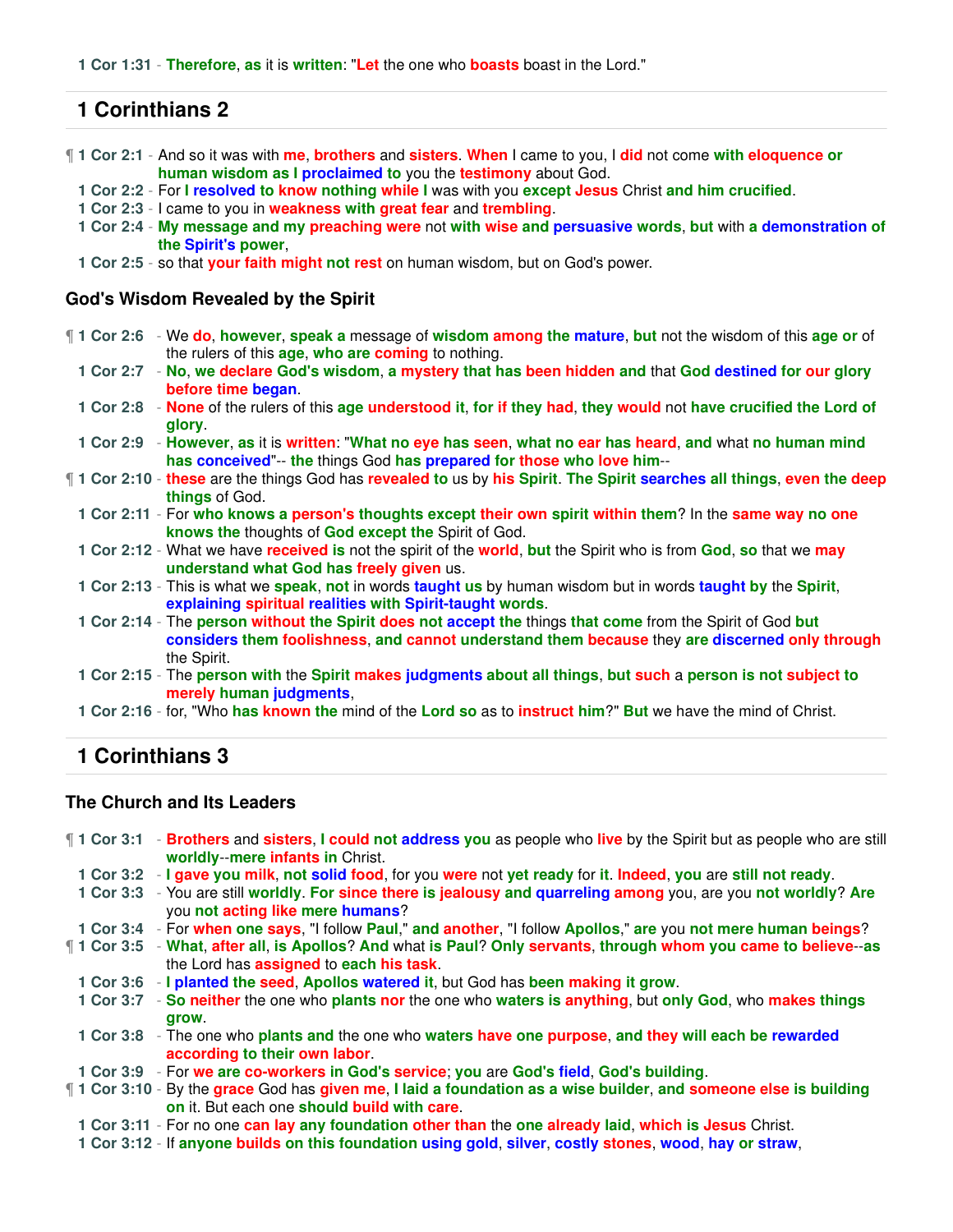- **1 Cor 3:13 their work will be shown for** what it is, **because the Day will bring it** to **light**. **It** will be **revealed with fire**, **and the fire will test the quality of each person's work**.
- **1 Cor 3:14** If **what has been built survives**, **the** builder will **receive** a **reward**.
- **1 Cor 3:15** If it **is burned up**, the builder **will suffer loss but yet will** be **saved**--**even though only as one escaping through the flames**.
- ¶ **1 Cor 3:16 Don't** you **know** that you yourselves are God's temple and **that God's Spirit dwells in your midst**?
	- **1 Cor 3:17** If **anyone destroys God's temple**, **God** will **destroy that person**; **for God's temple is sacred**, **and you together are that temple**.
- ¶ **1 Cor 3:18 Do not deceive yourselves**. **If** any of you **think** you **are wise** by the **standards** of this **age**, **you should become** "**fools**" **so** that you **may become wise**.
	- **1 Cor 3:19** For the **wisdom** of this **world is foolishness in God's sight**. **As** it is **written**: "**He catches the** wise in **their craftiness**";
	- **1 Cor 3:20** and **again**, "**The Lord knows** that the **thoughts** of the **wise are futile**."
	- **1 Cor 3:21** So **then**, **no more boasting about human leaders**! **All things are** yours,
	- **1 Cor 3:22 whether Paul or Apollos or Cephas or** the **world or life or death or** the **present or the future**--**all are** yours,
	- **1 Cor 3:23** and you are of Christ, **and Christ** is of God.

### **The Nature of True Apostleship**

- ¶ **1 Cor 4:1** This, then, **is how you ought to regard us**: as **servants** of Christ and as **those entrusted with the mysteries God** has **revealed**.
	- **1 Cor 4:2** Now it **is required that** those who have **been given a trust must prove faithful**.
	- **1 Cor 4:3 I care very little if** I **am judged** by you **or by any human court**; **indeed**, **I** do not **even judge myself**.
	- **1 Cor 4:4 My conscience** is **clear**, **but that does** not **make me innocent**. **It** is the Lord **who judges me**.
	- **1 Cor 4:5 Therefore judge nothing before the appointed time**; **wait until the Lord comes**. **He** will **bring to light what is hidden in darkness and will expose the motives of** the **heart**. **At that time each will** receive **their praise from** God.
- ¶ **1 Cor 4:6** Now, **brothers** and **sisters**, I **have applied these things to myself and Apollos for** your **benefit**, so that you **may learn from** us the **meaning** of the **saying**, "**Do not go beyond** what is **written**." **Then you** will not **be puffed up in being a follower of one** of **us over against** the **other**.
	- **1 Cor 4:7** For who **makes you different from anyone else**? **What** do you have that you did **not receive**? **And** if you **did receive it**, **why** do **you boast as though you** did not?
- ¶ **1 Cor 4:8** Already you **have all you want**! **Already** you have become **rich**! **You have begun** to **reign**--**and that without us**! **How I wish** that you **really had begun** to **reign so** that we **also might reign with** you!
	- **1 Cor 4:9** For it **seems to** me that God has **put us apostles on display at** the **end** of **the procession**, **like those condemned to die in the arena**. **We** have **been made a spectacle to** the **whole universe**, **to angels as well as to human beings**.
	- **1 Cor 4:10** We **are fools for Christ**, **but** you are so **wise** in Christ! We are **weak**, but you are **strong**! **You are honored**, **we are dishonored**!
	- **1 Cor 4:11** To this **very hour we go hungry and thirsty**, **we** are **in rags**, **we are brutally treated**, **we are homeless**.
	- **1 Cor 4:12** We **work hard with our own hands**. **When** we **are cursed**, **we bless**; **when** we **are persecuted**, **we endure** it;
	- **1 Cor 4:13** when we **are slandered**, **we answer kindly**. **We** have become **the scum of** the **earth**, **the garbage of** the **world**--**right up** to **this moment**.

### **Paul's Appeal and Warning**

- ¶ **1 Cor 4:14** I am **writing this not** to **shame** you but **to warn you** as my **dear children**.
	- **1 Cor 4:15** Even if you **had ten thousand guardians in Christ**, **you** do not **have many fathers**, **for** in Christ **Jesus I became your father through** the **gospel**.
	- **1 Cor 4:16** Therefore I **urge** you **to imitate me**.
	- **1 Cor 4:17** For this **reason** I **have sent** to **you Timothy**, **my son whom** I **love**, **who** is **faithful in** the **Lord**. **He will remind** you of my **way** of **life in** Christ **Jesus**, **which agrees with** what **I teach everywhere in every church**.
- ¶ **1 Cor 4:18 Some** of you have **become arrogant**, **as** if **I were not coming** to you.
	- **1 Cor 4:19** But I will come to **you very soon**, **if** the Lord is **willing**, **and** then I **will find out not only how these arrogant people are talking**, **but what power they** have.
	- **1 Cor 4:20** For the **kingdom** of God is not **a matter of talk but of power**.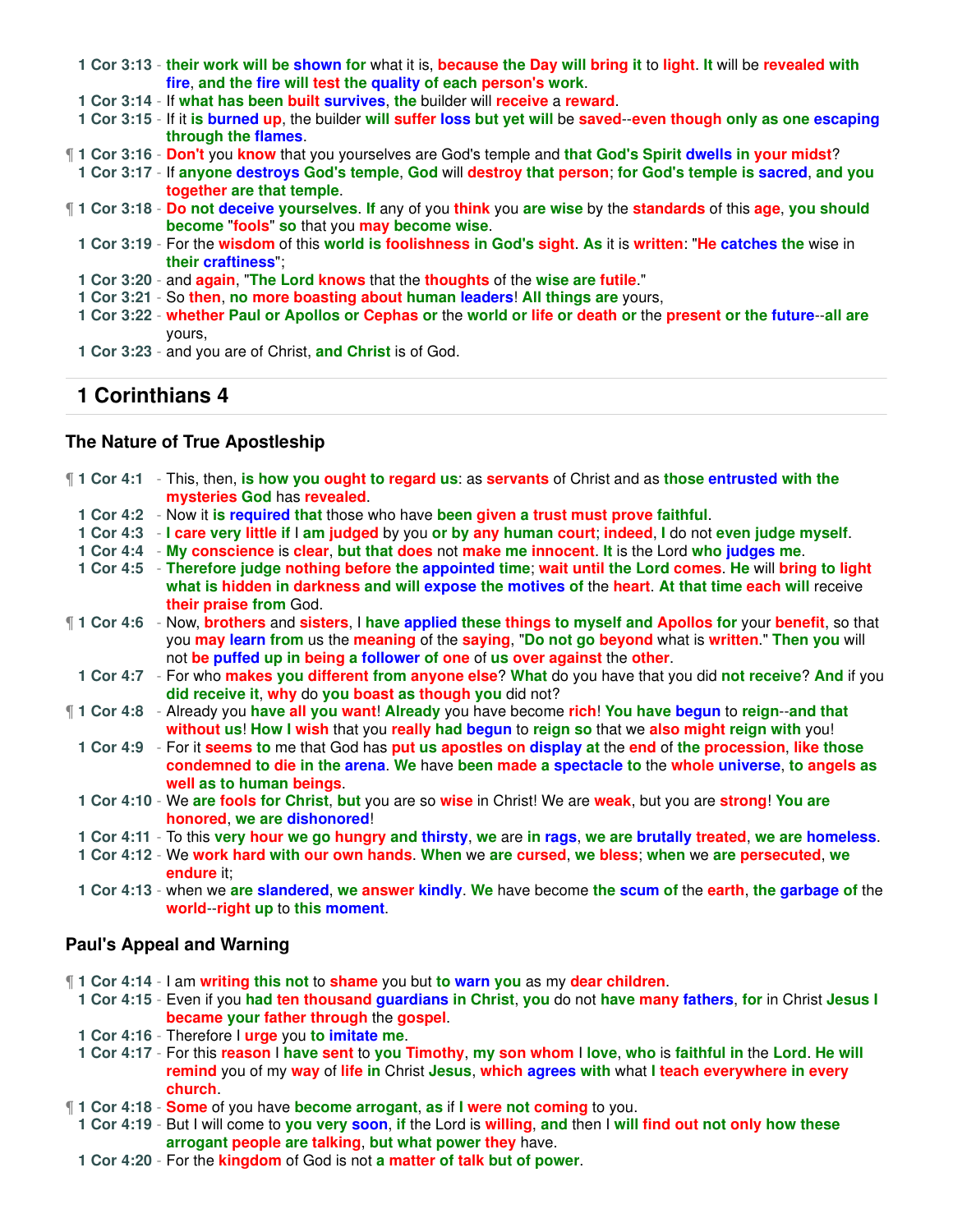#### **1 Cor 4:21** - What do **you prefer**? **Shall** I come to you with **a rod of discipline**, **or shall** I come in love and with **a gentle spirit**?

# **1 Corinthians 5**

## **Dealing With a Case of Incest**

- ¶ **1 Cor 5:1** It **is actually reported that there is sexual immorality among** you, and of **a kind that even pagans do not tolerate**: **A** man **is sleeping with his father's wife**.
	- **1 Cor 5:2** And you **are proud**! **Shouldn't you rather have gone into mourning and have put out** of **your fellowship the** man who has been doing this?
	- **1 Cor 5:3** For **my part**, **even though** I am **not physically present**, **I** am with you in spirit. As one who is **present with** you in this **way**, **I have already passed judgment in** the **name** of our Lord Jesus on the one who has been doing this.
	- **1 Cor 5:4 So when** you **are assembled and** I am with you in spirit, and the **power** of our Lord Jesus is present,
- **1 Cor 5:5 hand this man over to Satan for the destruction of the flesh**, **so** that his **spirit may** be **saved on** the **day** of the Lord.
- ¶ **1 Cor 5:6 Your boasting is not good**. **Don't** you **know** that a **little yeast leavens the whole batch of dough**?
- **1 Cor 5:7 Get rid of** the **old yeast**, **so** that you may be a **new unleavened batch**--**as** you **really are**. **For Christ**, **our Passover lamb**, **has** been **sacrificed**.
- **1 Cor 5:8 Therefore let us keep the Festival**, **not** with the **old bread leavened with malice and wickedness**, **but** with **the unleavened bread of sincerity and truth**.
- ¶ **1 Cor 5:9** I **wrote** to you in my **letter not to associate with sexually immoral people**--
- **1 Cor 5:10 not at all meaning the** people of this **world who are immoral**, or the **greedy and swindlers**, **or idolaters**. **In that case you would have to leave this** world.
- **1 Cor 5:11 But now** I am **writing** to you that **you must not associate** with **anyone who claims to** be **a brother** or **sister but is sexually** immoral **or greedy**, **an idolater or slanderer**, **a drunkard or swindler**. **Do** not **even eat with such** people.
- ¶ **1 Cor 5:12 What business is it of mine to** judge those outside the **church**? **Are** you not to judge **those inside**?
- **1 Cor 5:13 God will** judge those **outside**. "**Expel the wicked person from among** you."

# **1 Corinthians 6**

### **Lawsuits Among Believers**

- ¶ **1 Cor 6:1** If **any** of you **has** a **dispute with another**, **do you dare** to take **it before the ungodly for judgment instead of before** the Lord's people?
	- **1 Cor 6:2** Or do you not know that the Lord's people will judge the world? And if you are to judge the **world**, **are** you **not competent to judge trivial cases**?
	- **1 Cor 6:3** Do you not know that **we** will **judge angels**? **How much more the things** of this life!
	- **1 Cor 6:4** Therefore, if you **have disputes about such matters**, **do you ask for a ruling from those whose way** of life **is scorned in** the **church**?
	- **1 Cor 6:5** I say this to **shame** you. Is **it possible that there is nobody among you wise enough to judge a dispute between believers**?
- **1 Cor 6:6 But instead**, **one brother takes another to court**--**and** this **in front of unbelievers**!
- ¶ **1 Cor 6:7** The **very fact that** you **have lawsuits among you means you** have **been completely defeated already**. **Why** not rather **be wronged**? **Why** not rather **be cheated**?
	- **1 Cor 6:8** Instead, you **yourselves cheat and do wrong**, **and** you do this to **your brothers** and **sisters**.
	- **1 Cor 6:9** Or do you not know **that wrongdoers will not inherit** the kingdom of **God**? **Do** not **be deceived**: **Neither the sexually immoral nor idolaters nor adulterers nor men who have sex with men**
	- **1 Cor 6:10 nor thieves nor** the **greedy nor drunkards nor slanderers nor swindlers will inherit** the kingdom of God.
	- **1 Cor 6:11** And that is **what some** of you **were**. **But** you **were washed**, **you were sanctified**, **you were justified in** the **name** of the Lord **Jesus** Christ **and by** the Spirit of **our God**.

### **Sexual Immorality**

¶ **1 Cor 6:12** - "I have the right to do anything," you say--but not **everything** is **beneficial**. "I have the right to do anything"--but I will not **be mastered by anything**.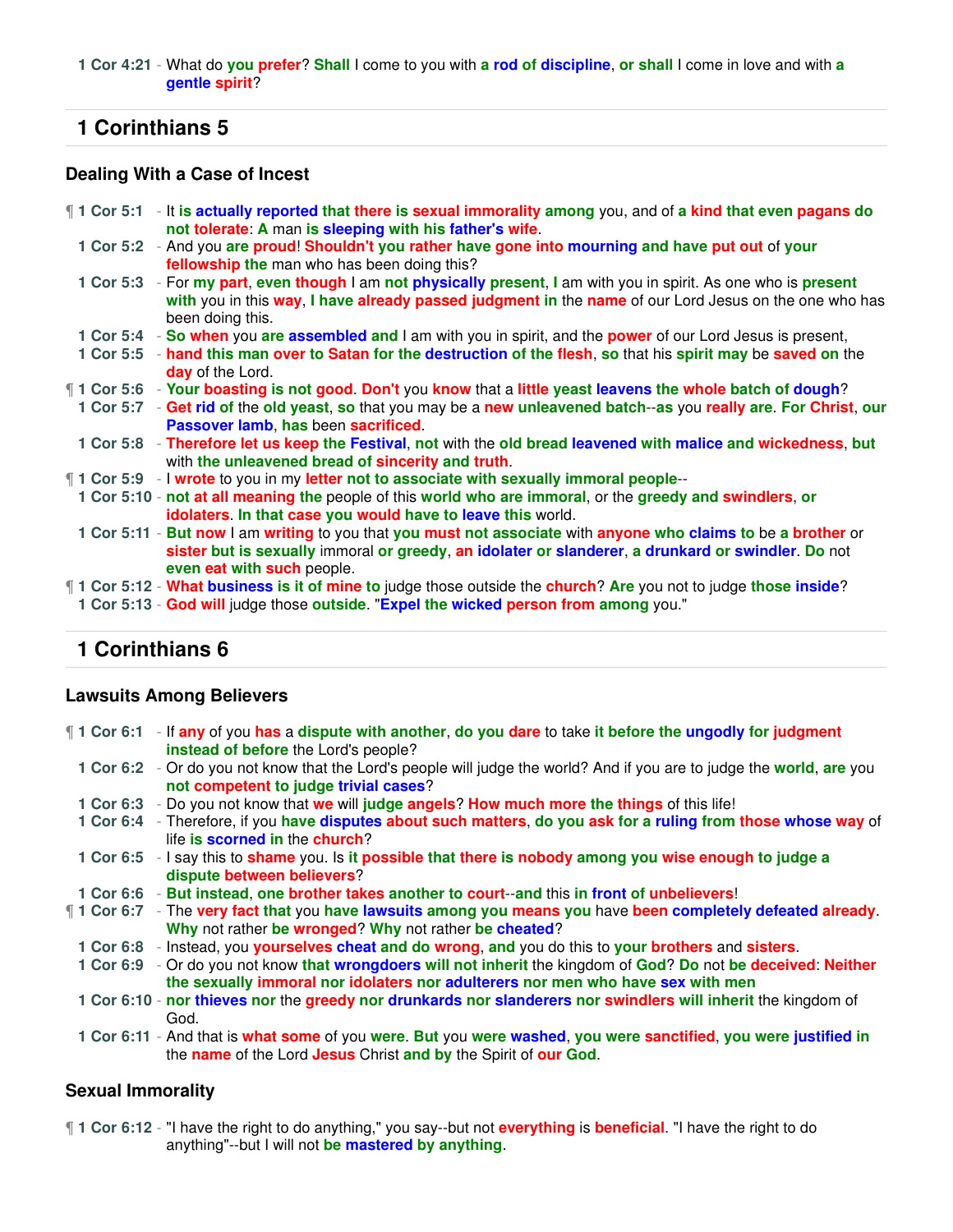**1 Cor 6:13** - You **say**, "**Food** for the **stomach and** the **stomach for** food, and God will **destroy them both**." The **body**, **however**, is **not meant for sexual immorality but** for the Lord, and the **Lord for** the body.

**1 Cor 6:14** - By **his power God raised** the **Lord from** the **dead**, **and** he **will raise us also**.

**1 Cor 6:15** - Do you not know that your bodies **are members** of **Christ himself**? **Shall I then take the members** of Christ **and unite them** with a **prostitute**? **Never**!

**1 Cor 6:16** - Do you not know that he **who unites himself with** a **prostitute is** one with **her in body**? For it is **said**, "**The two will become one flesh**."

**1 Cor 6:17** - But **whoever is united with** the Lord is one with **him** in spirit.

- ¶ **1 Cor 6:18 Flee from sexual immorality**. **All other sins a person commits are outside** the body, but **whoever sins sexually**, **sins against their** own body.
	- **1 Cor 6:19** Do you not know that your bodies **are temples of** the **Holy** Spirit, who is in you, **whom** you have **received** from God? You are not your own;
	- **1 Cor 6:20** you were **bought at** a **price**. **Therefore honor God** with your bodies.

# **1 Corinthians 7**

#### **Concerning Married Life**

| 1 Cor 7:1 - Now for the matters you wrote about: "It is good for a man not to have sexual relations with a woman."<br>1 Cor 7:2 - But since sexual immorality is occurring, each man should have sexual relations with his own wife,      |
|-------------------------------------------------------------------------------------------------------------------------------------------------------------------------------------------------------------------------------------------|
| and each woman with her own husband.                                                                                                                                                                                                      |
| 1 Cor 7:3 - The husband should fulfill his marital duty to his wife, and likewise the wife to her husband.                                                                                                                                |
| 1 Cor 7:4 - The wife does not have authority over her own body but yields it to her husband. In the same way, the<br>husband does not have authority over his own body but yields it to his wife.                                         |
| 1 Cor 7:5 - Do not deprive each other except perhaps by mutual consent and for a time, so that you may devote<br>yourselves to prayer. Then come together again so that Satan will not tempt you because of your<br>lack of self-control. |
| 1 Cor 7:6 - I say this as a concession, not as a command.                                                                                                                                                                                 |
| 1 Cor 7:7 - I wish that all of you were as I am. But each of you has your own gift from God; one has this gift,<br>another has that.                                                                                                      |
| 1 Cor 7:8 - Now to the unmarried and the widows I say: It is good for them to stay unmarried, as I do.                                                                                                                                    |
| 1 Cor 7:9 - But if they cannot control themselves, they should marry, for it is better to marry than to burn with<br>passion.                                                                                                             |
| 1 Cor 7:10 - To the married I give this command (not I, but the Lord): A wife must not separate from her husband.                                                                                                                         |
| 1 Cor 7:11 - But if she does, she must remain unmarried or else be reconciled to her husband. And a husband<br>must not divorce his wife.                                                                                                 |
| 1 Cor 7:12 - To the rest I say this (I, not the Lord): If any brother has a wife who is not a believer and she is willing to<br>live with him, he must not <b>divorce her.</b>                                                            |
| 1 Cor 7:13 - And if a woman has a husband who is not a believer and he is willing to live with her, she must not<br>divorce him.                                                                                                          |
| 1 Cor 7:14 - For the unbelieving husband has been sanctified through his wife, and the unbelieving wife has been<br>sanctified through her believing husband. Otherwise your children would be unclean, but as it is,<br>they are holy.   |
| [1 1 Cor 7:15 - But if the unbeliever leaves, let it be so. The brother or the sister is not bound in such circumstances;<br>God has called us to live in peace.                                                                          |
| 1 Cor 7:16 - How do you know, wife, whether you will save your husband? Or, how do you know, husband,<br>whether you will save your wife?                                                                                                 |
| <b>Concerning Change of Status</b>                                                                                                                                                                                                        |
| 1 Cor 7:17 - Nevertheless, each person should live as a believer in whatever situation the Lord has assigned to<br>them, just as God has called them. This is the rule I lay down in all the churches.                                    |

**1 Cor 7:18** - Was a **man already circumcised when** he was called? He should not **become uncircumcised**. **Was** a **man uncircumcised when** he was called? He should not **be circumcised**.

**1 Cor 7:19** - **Circumcision is** nothing **and uncircumcision is nothing**. **Keeping God's commands is what counts**.

**1 Cor 7:20** - Each person should remain in the situation they were in when God called them.

¶ **1 Cor 7:21** - Were you a slave when you were **called**? **Don't let it trouble you**--**although if** you **can gain your freedom**, **do** so.

**1 Cor 7:22** - For the one who was a slave when called **to faith** in the Lord is the **Lord's freed person**; **similarly**, **the** one who **was free when called is Christ's slave**.

**1 Cor 7:23** - You were **bought at** a **price**; **do** not **become slaves of human beings**.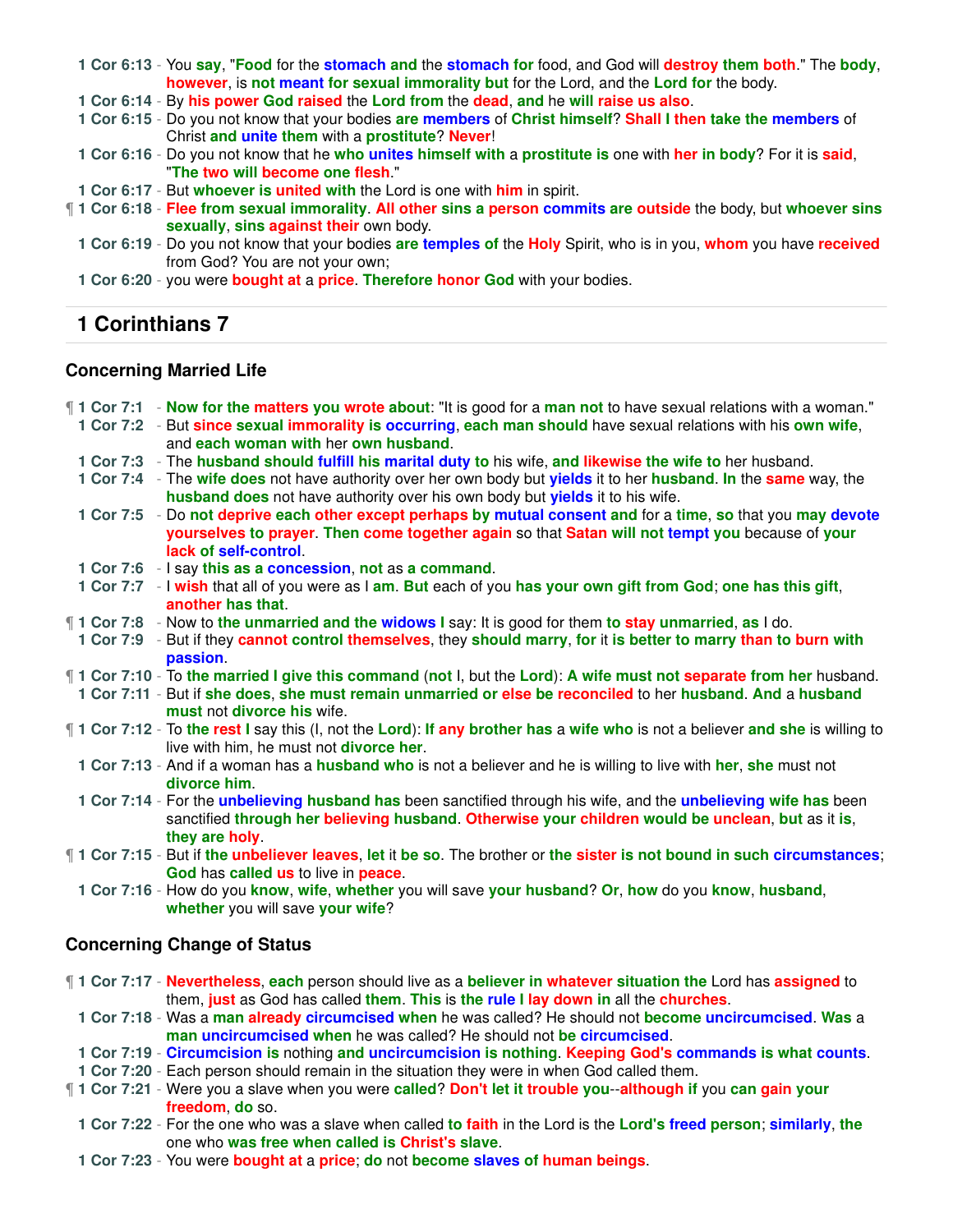**1 Cor 7:24** - Brothers and **sisters**, **each person**, **as responsible to God**, **should** remain in the situation they were in when God called them.

### **Concerning the Unmarried**

- ¶ **1 Cor 7:25** Now **about virgins**: **I** have **no command from** the Lord, but I **give a judgment as** one **who by** the **Lord's mercy is trustworthy**.
- **1 Cor 7:26** Because of the **present crisis**, **I** think that it is good for a **man to remain as** he is.
- **1 Cor 7:27** Are **you pledged to** a **woman**? **Do not seek to be released**. **Are** you free from such **a commitment**? **Do** not **look** for a wife.
- **1 Cor 7:28** But if you **do marry**, **you** have not **sinned**; **and** if **a virgin marries**, **she has** not **sinned**. **But those who marry will face many troubles in** this **life**, and I **want** to **spare** you this.
- ¶ **1 Cor 7:29** What I **mean**, **brothers** and **sisters**, **is** that the **time is short**. **From** now **on those** who **have wives** should live as if they do not;
- **1 Cor 7:30** those **who mourn**, **as** if they **did** not; those who **are happy**, **as** if they were not; those **who buy something**, **as** if **it were not theirs to keep**;
- **1 Cor 7:31** those **who use the things** of the **world**, **as** if **not engrossed in them**. **For** this **world in its present form is passing away**.
- ¶ **1 Cor 7:32** I would **like you** to **be free from concern**. **An unmarried man** is concerned about the Lord's **affairs**--**how** he can **please the** Lord.
	- **1 Cor 7:33** But a **married man** is concerned about the affairs of this world--how he can **please his** wife--
	- **1 Cor 7:34** and **his interests are divided**. **An unmarried woman or virgin is** concerned about the Lord's **affairs**: **Her aim is** to **be devoted** to the Lord in **both body** and spirit. But a **married woman** is concerned about the affairs of this world--**how she can please her** husband.
	- **1 Cor 7:35** I **am saying** this for your own **good**, **not to restrict you**, but that you **may live** in **a right way in undivided devotion** to the Lord.
- ¶ **1 Cor 7:36** If anyone **is worried that he might** not **be acting honorably toward the virgin he is engaged to**, **and** if **his passions are too strong** and **he feels he ought** to **marry**, **he should do as he wants**. **He** is **not sinning**. **They should get married**.
	- **1 Cor 7:37** But the man who **has settled the matter in his own mind**, **who is under no compulsion but has control over** his **own will**, **and** who has **made up his mind not** to **marry the virgin**--**this man also does** the **right thing**.
- **1 Cor 7:38** So then, he **who marries the virgin does right**, **but** he **who does not marry her does better**.
- ¶ **1 Cor 7:39** A woman **is bound to** her **husband as long** as he **lives**. **But if her husband dies**, **she is free to marry anyone she wishes**, **but** he **must belong** to the Lord.
	- **1 Cor 7:40** In **my judgment**, **she is happier if she stays as she is**--**and** I think that I **too have** the Spirit of God.

# **1 Corinthians 8**

### **Concerning Food Sacrificed to Idols**

¶ **1 Cor 8:1** - **Now about food** sacrificed to idols: We know that "We **all possess knowledge**." **But knowledge puffs up while love builds up**.

- **1 Cor 8:2 Those who think they know something do** not **yet know as they ought** to know.
- **1 Cor 8:3** But **whoever loves God is known by God**.
- ¶ **1 Cor 8:4** So **then**, **about eating food** sacrificed to idols: We know that "An **idol** is **nothing at** all in the **world**" and that "There is **no God** but one."
	- **1 Cor 8:5 For even** if there **are so-called gods**, **whether** in **heaven or on earth** (**as indeed there** are **many** "**gods**" **and many** "**lords**"),
- **1 Cor 8:6** yet for **us there** is but **one God**, the **Father**, **from whom** all things came and for whom we **live**; **and** there is but **one Lord**, **Jesus Christ**, **through** whom all things came and through whom we live.
- ¶ **1 Cor 8:7** But **not everyone possesses this knowledge**. **Some people** are **still so accustomed to idols that** when they **eat sacrificial food they think** of **it as having been** sacrificed to a god, **and since their conscience** is **weak**, **it is defiled**.
- **1 Cor 8:8 But food does not bring us near to** God; we **are no worse if** we do not eat, and **no better if** we do.
- ¶ **1 Cor 8:9** Be **careful**, **however**, **that the exercise of your rights does** not **become a stumbling block** to the weak. **1 Cor 8:10** - For if **someone with a weak conscience sees you**, with **all your knowledge**, **eating in an idol's temple**,
	- **won't that person be emboldened to eat what is sacrificed** to idols?
	- **1 Cor 8:11 So this weak brother** or **sister**, **for whom Christ died**, **is destroyed by** your knowledge.
	- **1 Cor 8:12** When you sin against them in this **way and wound their weak conscience**, **you** sin **against Christ**.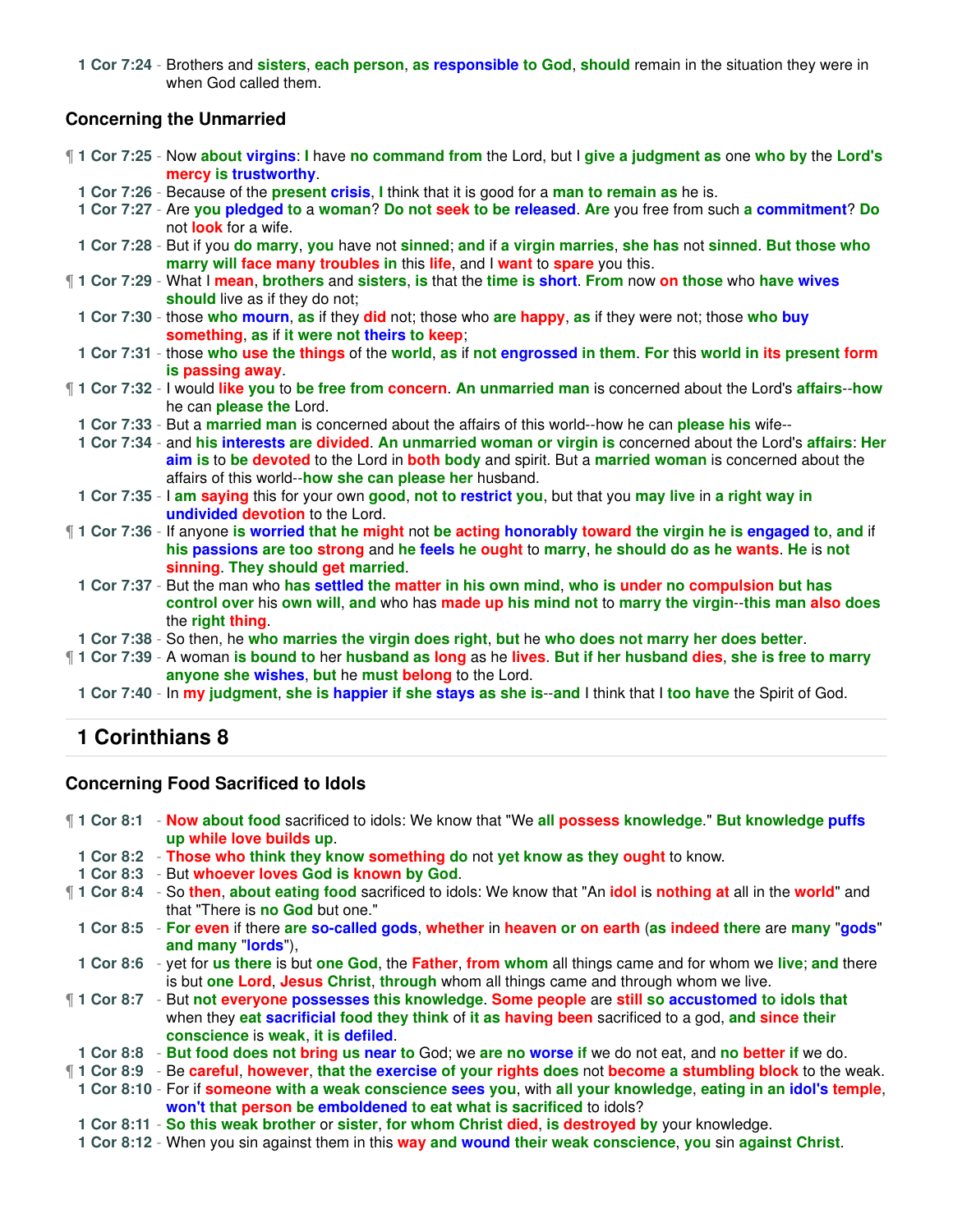**1 Cor 8:13** - **Therefore**, if what **I eat causes my** brother or **sister to fall into sin**, **I will never eat meat again**, so that I will not **cause them** to fall.

# **1 Corinthians 9**

### **Paul's Rights as an Apostle**

| 1 Cor 9:1 - Am I not free? Am I not an apostle? Have I not seen Jesus our Lord? Are you not the result of my<br>work in the Lord?                                                                                  |
|--------------------------------------------------------------------------------------------------------------------------------------------------------------------------------------------------------------------|
| 1 Cor 9:2 - Even though I may not be an apostle to others, surely I am to you! For you are the seal of my<br>apostleship in the Lord.                                                                              |
| 11 Cor 9:3 - This is my defense to those who sit in judgment on me.                                                                                                                                                |
| 1 Cor 9:4 - Don't we have the right to food and drink?                                                                                                                                                             |
| 1 Cor 9:5 - Don't we have the right to take a believing wife along with us, as do the other apostles and the Lord's<br>brothers and Cephas?                                                                        |
| 1 Cor 9:6 - Or is it only I and Barnabas who lack the right to not work for a living?                                                                                                                              |
| 1 Cor 9:7 - Who serves as a soldier at his own expense? Who plants a vineyard and does not eat its grapes?<br>Who tends a flock and does not drink the milk?                                                       |
|                                                                                                                                                                                                                    |
| 1 Cor 9:8 - Do I say this merely on human authority? Doesn't the Law say the same thing?                                                                                                                           |
| 1 Cor 9:9 - For it is written in the Law of Moses: "Do not muzzle an ox while it is treading out the grain." Is it<br>about oxen that God is concerned?                                                            |
| 1 Cor 9:10 - Surely he says this for us, doesn't he? Yes, this was written for us, because whoever plows and<br>threshes should be able to do so in the hope of sharing in the harvest.                            |
| 1 Cor 9:11 - If we have sown spiritual seed among you, is it too much if we reap a material harvest from you?                                                                                                      |
| 1 Cor 9:12 - If others have this right of support from you, shouldn't we have it all the more? But we did not use<br>this right. On the contrary, we put up with anything rather than hinder the gospel of Christ. |
| 1 Cor 9:13 - Don't you know that those who <b>serve in</b> the temple get their food from the temple, and that those who<br>serve at the altar share in what is offered on the altar?                              |
| 1 Cor 9:14 - In the same way, the Lord has commanded that those who preach the gospel should receive their<br>living from the gospel.                                                                              |
| 1 Cor 9:15 - But I have not used any of these rights. And I am not writing this in the hope that you will do such<br>things for me, for I would rather die than allow anyone to deprive me of this boast.          |
| 1 Cor 9:16 - For when I preach the gospel, I cannot boast, since I am compelled to preach. Woe to me if I do not<br>preach the gospel!                                                                             |
| 1 Cor 9:17 - If I preach voluntarily, I have a reward; if not voluntarily, I am simply discharging the trust<br>committed to me.                                                                                   |
| 1 Cor 9:18 - What then is my reward? Just this: that in preaching the gospel I may offer it free of charge, and so<br>not make full use of my rights as a preacher of the gospel.                                  |

## **Paul's Use of His Freedom**

| 1 Cor 9:19 - Though I am free and belong to no one, I have made myself a slave to everyone, to win as many as      |
|--------------------------------------------------------------------------------------------------------------------|
| possible.                                                                                                          |
| 1 Cor 9:20 - To the Jews I became like a Jew, to win the Jews. To those under the law I became like one under the  |
| law (though I myself am not under the law), so as to win those under the law.                                      |
| 1 Cor 9:21 - To those not having the law I became like one not having the law (though I am not free from God's law |
| but am under Christ's law), so as to win those not having the law.                                                 |
| 1 Cor 9:22 - To the weak I became weak, to win the weak. I have become all things to all people so that by all     |
| possible means I might save some.                                                                                  |

**1 Cor 9:23** - I do all this for the **sake** of the gospel, that I **may share** in **its blessings**.

## **The Need for Self-Discipline**

- ¶ **1 Cor 9:24** Do you not know that in **a race all the runners run**, **but only one gets the prize**? **Run in** such a **way as** to **get the** prize.
	- **1 Cor 9:25** Everyone **who competes in the games goes into strict training**. **They** do it to get a **crown** that will **not last**, **but** we do it to get a **crown** that **will last forever**.
	- **1 Cor 9:26 Therefore** I do **not run like someone running aimlessly**; **I** do **not fight like a boxer beating the air**.
	- **1 Cor 9:27** No, **I strike a blow to** my **body** and make **it my slave so that after** I **have preached** to **others**, **I myself will** not **be disqualified for** the prize.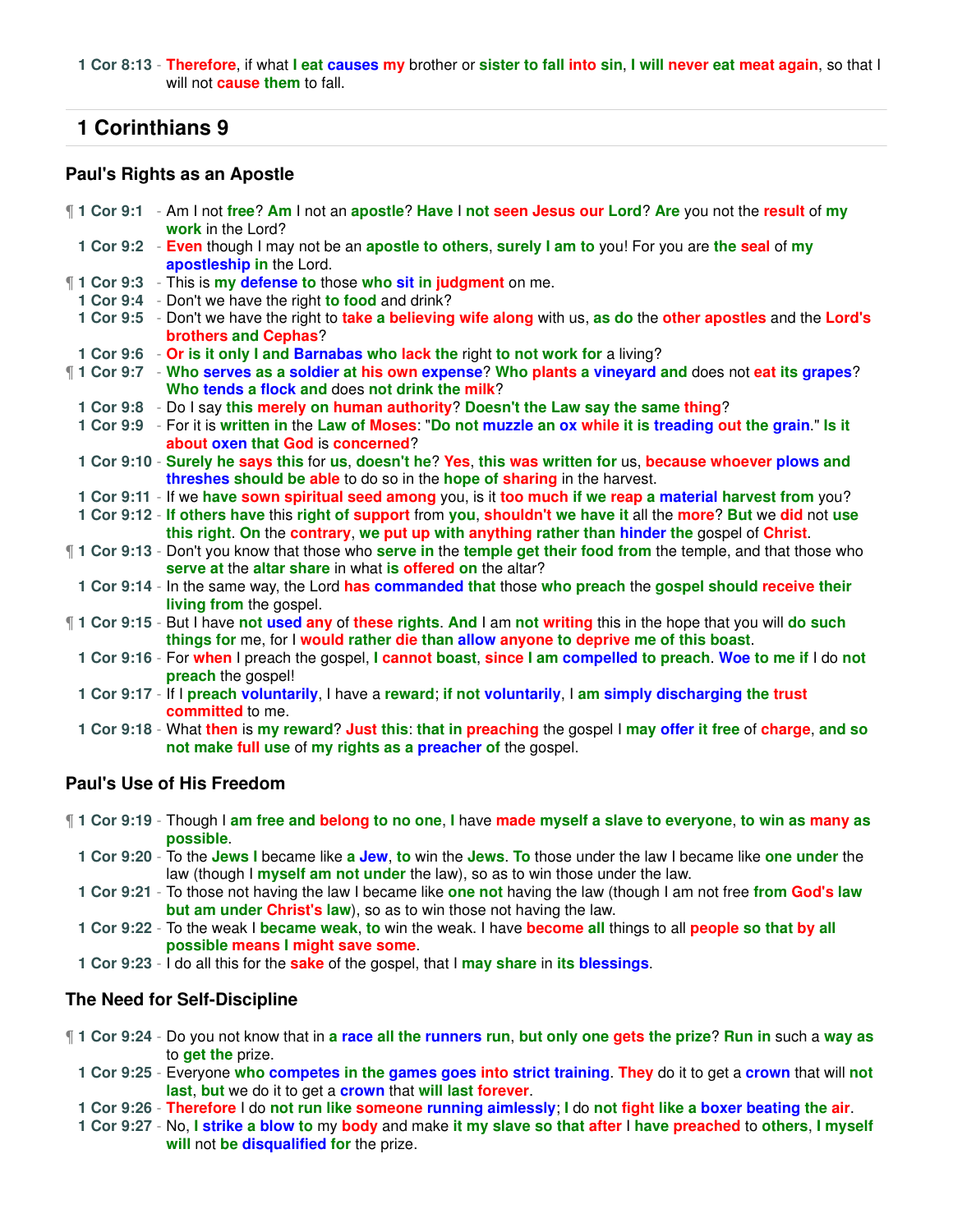### **Warnings From Israel's History**

¶ **1 Cor 10:1** - For I do not want you to **be ignorant** of **the fact**, **brothers** and **sisters**, that **our ancestors were all under** the cloud and that they **all passed through** the sea. **1 Cor 10:2** - They were all **baptized into Moses in** the cloud and in the sea. **1 Cor 10:3** - They **all ate the** same **spiritual food 1 Cor 10:4** - **and drank the** same **spiritual drink**; for **they drank from** the **spiritual rock that accompanied them**, and **that rock was Christ**. **1 Cor 10:5** - **Nevertheless**, **God** was **not pleased with most** of **them**; **their bodies were scattered in the wilderness**. ¶ **1 Cor 10:6** - **Now** these **things occurred as examples to keep us from setting our hearts on evil things as** they did. **1 Cor 10:7** - Do not **be idolaters**, **as** some of **them were**; as it is written: "The **people sat down to** eat and **drink and got up to indulge in revelry**." **1 Cor 10:8** - We should **not commit sexual immorality**, **as** some of them did--and **in one day twenty-three thousand of them died**. **1 Cor 10:9** - We should **not test Christ**, as some of them did--and were killed **by snakes**. **1 Cor 10:10** - And do **not grumble**, **as** some of them did--and were killed by **the destroying angel**. ¶ **1 Cor 10:11** - These **things happened to them as examples and were written down as warnings for us**, **on whom the culmination of the ages has come**. **1 Cor 10:12** - So, if you **think** you **are standing firm**, **be careful that you don't fall**! **1 Cor 10:13** - **No temptation has overtaken you except what is common to mankind**. **And** God is **faithful**; **he** will **not let** you **be tempted beyond** what you **can bear**. **But when** you **are tempted**, **he** will **also provide a**

### **Idol Feasts and the Lord's Supper**

¶ **1 Cor 10:14** - **Therefore**, my **dear friends**, **flee from idolatry**.

**way out so** that you **can endure** it.

- **1 Cor 10:15** I **speak to sensible people**; **judge** for **yourselves** what I say.
- **1 Cor 10:16** Is not the cup **of thanksgiving for which we give thanks a participation** in **the blood** of Christ? **And is** not the **bread that we break a participation** in the body of Christ?
- **1 Cor 10:17 Because there** is one **loaf**, **we**, who are many, **are one** body, for we all **share the** one **loaf**.
- ¶ **1 Cor 10:18 Consider the** people **of Israel**: **Do** not **those** who **eat the sacrifices participate in** the **altar**?
- **1 Cor 10:19** Do I **mean then that food sacrificed to an** idol is **anything**, **or that** an idol is anything?
- **1 Cor 10:20** No, but the **sacrifices of pagans are offered to demons**, **not** to God, and I do not want you to **be participants with demons**.
- **1 Cor 10:21** You **cannot drink** the cup of the **Lord** and the cup of **demons too**; **you cannot have** a part in both the **Lord's table and the table of** demons.
- **1 Cor 10:22** Are **we trying to arouse the Lord's jealousy**? **Are we stronger than he**?

#### **The Believer's Freedom**

- ¶ **1 Cor 10:23** "I have the right to do anything," you say--but not everything is **beneficial**. "I have the right to do anything"--but not everything **is constructive**. **1 Cor 10:24** - No one **should seek their** own good, but the good of **others**.
- 
- ¶ **1 Cor 10:25 Eat anything sold in the meat market without** raising questions of conscience,
- **1 Cor 10:26** for, "The **earth is** the **Lord's**, **and** everything **in it**."
- ¶ **1 Cor 10:27** If an **unbeliever invites you** to **a meal and** you want to **go**, **eat whatever is put before you without** raising questions of conscience.

**1 Cor 10:28** - But if **someone says to** you, "**This has been offered in sacrifice**," **then do** not **eat it**, **both for** the sake of the one **who told you** and for the sake of conscience.

**1 Cor 10:29** - I **am referring to** the **other person's conscience**, **not yours**. **For why is my freedom being judged by another's conscience**?

- **1 Cor 10:30** If I **take part** in **the meal with thankfulness**, **why am I denounced because** of **something** I **thank** God for?
- ¶ **1 Cor 10:31 So whether** you **eat or drink or whatever you do**, **do** it **all for** the **glory** of God.
	- **1 Cor 10:32** Do not **cause anyone to stumble**, **whether Jews**, **Greeks or** the **church** of God--
	- **1 Cor 10:33 even** as **I try** to **please everyone in every way**. **For** I am **not seeking my** own good but the good of **many**, **so** that they **may** be **saved**.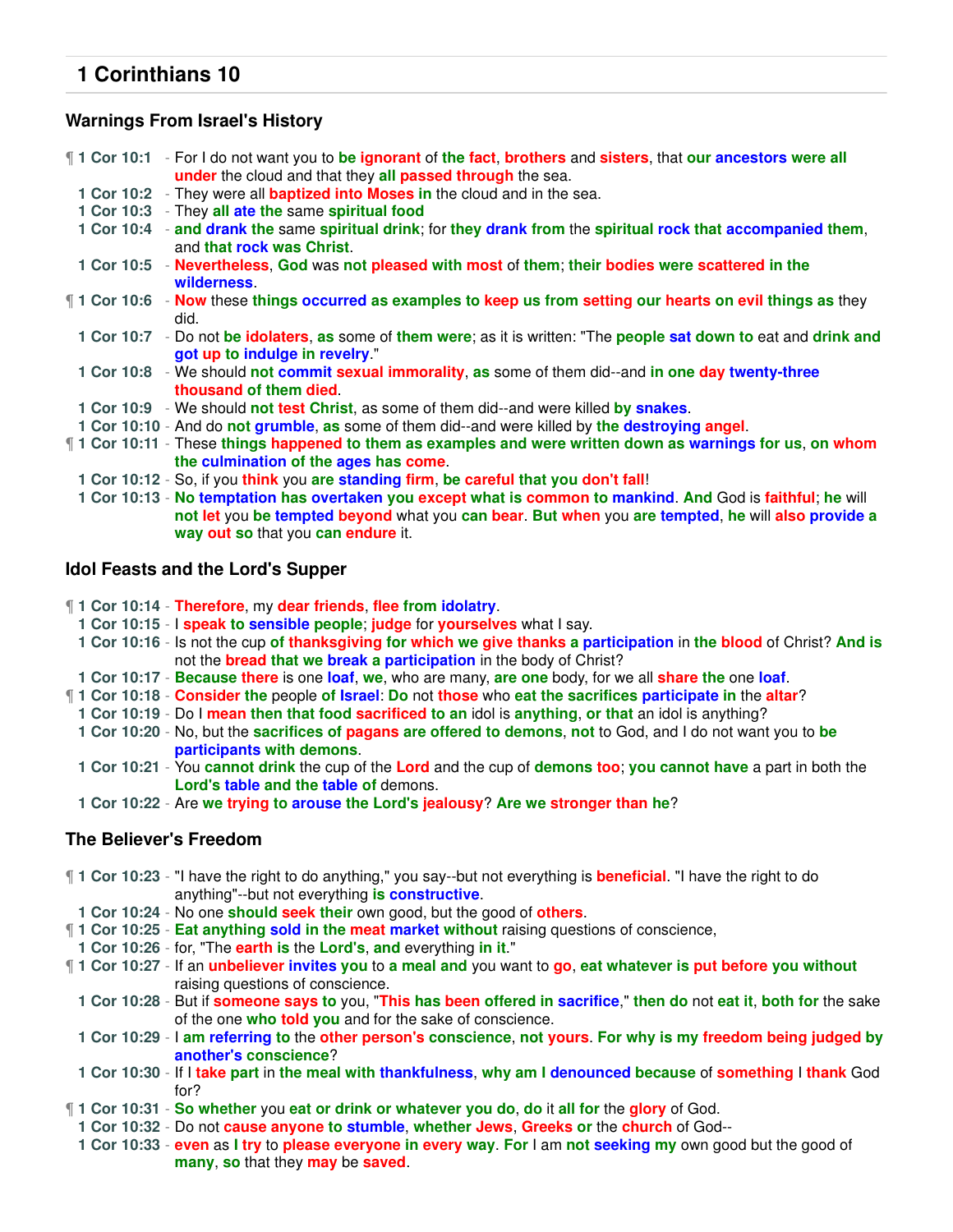¶ **1 Cor 11:1** - **Follow my example**, **as** I follow **the example of** Christ.

# **On Covering the Head in Worship**

| <b>1 Cor 11:2</b> - I praise you for remembering me in everything and for holding to the traditions just as I passed                                                                                              |
|-------------------------------------------------------------------------------------------------------------------------------------------------------------------------------------------------------------------|
| them on to you.                                                                                                                                                                                                   |
| 1 Cor 11:3 - But I want you to realize that the head of every man is Christ, and the head of the woman is man, and<br>the head of Christ is God.                                                                  |
| 1 Cor 11:4 - Every man who prays or prophesies with his head covered dishonors his head.                                                                                                                          |
|                                                                                                                                                                                                                   |
| 1 Cor 11:5 - But every woman who prays or prophesies with her head uncovered dishonors her head--it is the<br>same as having her head shaved.                                                                     |
| 1 Cor 11:6 - For if a woman does not cover her head, she might as well have her hair cut off; but if it is a disgrace<br>for a woman to have her hair cut off or her head shaved, then she should cover her head. |
| 1 Cor 11:7 - A man ought not to cover his head, since he is the image and glory of God; but woman is the glory of<br>man.                                                                                         |
| 1 Cor 11:8 - For man did not come from woman, but woman from man;                                                                                                                                                 |
| 1 Cor 11:9 - neither was man created for woman, but woman for man.                                                                                                                                                |
| 1 Cor 11:10 - It is for this reason that a woman ought to have authority over her own head, because of the angels.                                                                                                |
| 1 Cor 11:11 - Nevertheless, in the Lord woman is not independent of man, nor is man independent of woman.                                                                                                         |
| 1 Cor 11:12 - For as woman came from man, so also man is born of woman. But everything comes from God.                                                                                                            |
| 1 Cor 11:13 - Judge for yourselves: Is it proper for a woman to pray to God with her head uncovered?                                                                                                              |
| 1 Cor 11:14 - Does not the very nature of things teach you that if a man has long hair, it is a disgrace to him,                                                                                                  |
| 1 Cor 11:15 - but that if a woman has long hair, it is her glory? For long hair is given to her as a covering.                                                                                                    |
| 1 Cor 11:16 - If anyone wants to be contentious about this, we have no other practice--nor do the churches of                                                                                                     |
| God.                                                                                                                                                                                                              |
|                                                                                                                                                                                                                   |

## **Correcting an Abuse of the Lord's Supper**

| <b>1 Cor 11:17</b> - In the following directives I have no praise for you, for your meetings do more harm than good.                                                              |
|-----------------------------------------------------------------------------------------------------------------------------------------------------------------------------------|
| 1 Cor 11:18 - In the first place, I hear that when you come together as a church, there are divisions among you,<br>and to some <b>extent I believe it.</b>                       |
| 1 Cor 11:19 - No doubt there have to be differences among you to show which of you have God's approval.                                                                           |
| 1 Cor 11:20 - So then, when you come together, it is not the Lord's Supper you eat,                                                                                               |
| 1 Cor 11:21 - for when you are eating, some of you go ahead with your own private suppers. As a result, one                                                                       |
| person remains hungry and another gets drunk.                                                                                                                                     |
| 1 Cor 11:22 - Don't you have homes to eat and drink in? Or do you despise the church of God by humiliating                                                                        |
| those who have nothing? What shall I say to you? Shall I praise you? Certainly not in this matter!                                                                                |
| If 1 Cor 11:23 - For I received from the Lord what I also passed on to you: The Lord Jesus, on the night he was<br>betrayed, took bread,                                          |
| 1 Cor 11:24 - and when he had given thanks, he broke it and said, "This is my body, which is for you; do this in<br>remembrance of me."                                           |
| 1 Cor 11:25 - In the same way, after supper he took the cup, saying, "This cup is the new covenant in my blood;<br>do this, whenever you drink it, in remembrance of me."         |
| 1 Cor 11:26 - For whenever you eat this bread and drink this cup, you proclaim the Lord's death until he comes.                                                                   |
| If 1 Cor 11:27 - So then, whoever eats the bread or drinks the cup of the Lord in an unworthy manner will be guilty<br>of sinning against the body and blood of the Lord.         |
| 1 Cor 11:28 - Everyone ought to examine themselves before they eat of the bread and drink from the cup.                                                                           |
| 1 Cor 11:29 - For those who eat and drink without discerning the body of Christ eat and drink judgment on<br>themselves.                                                          |
| 1 Cor 11:30 - That is why many among you are weak and sick, and a number of you have fallen asleep.                                                                               |
| 1 Cor 11:31 - But if we were more discerning with regard to ourselves, we would not come under such judgment.                                                                     |
| 1 Cor 11:32 - Nevertheless, when we are judged in this way by the Lord, we are being disciplined so that we will not<br>be finally condemned with the world.                      |
| 1 Cor 11:33 - So then, my brothers and sisters, when you gather to eat, you should all eat together.                                                                              |
| 1 Cor 11:34 - Anyone who is hungry should eat something at home, so that when you meet together it may not<br>result in judgment. And when I come I will give further directions. |
|                                                                                                                                                                                   |

# **1 Corinthians 12**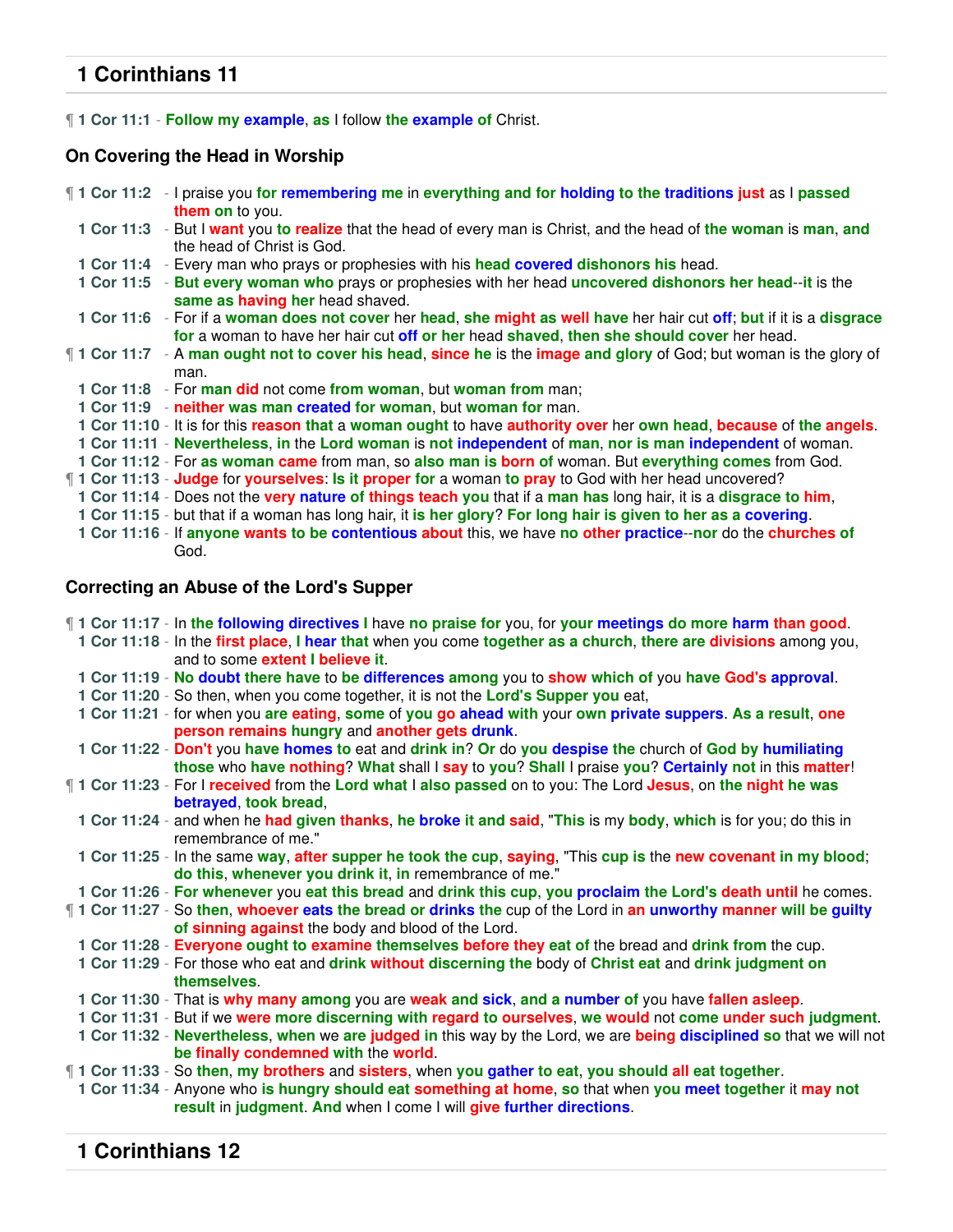### **Concerning Spiritual Gifts**

|                                 | 1 Cor 12:1 - Now about the gifts of the Spirit, brothers and sisters, I do not want you to be uninformed.<br>1 Cor 12:2 - You know that when you were pagans, somehow or other you were influenced and led astray to<br>mute idols. |  |
|---------------------------------|-------------------------------------------------------------------------------------------------------------------------------------------------------------------------------------------------------------------------------------|--|
|                                 | 1 Cor 12:3 - Therefore I want you to know that no one who is speaking by the Spirit of God says, "Jesus be<br>cursed," and no one can say, "Jesus is Lord," except by the Holy Spirit.                                              |  |
|                                 | <b>1 Cor 12:4</b> - There are different kinds of gifts, but the same Spirit distributes them.                                                                                                                                       |  |
|                                 | 1 Cor 12:5 - There are different kinds of service, but the same Lord.                                                                                                                                                               |  |
|                                 | 1 Cor 12:6 - There are different kinds of working, but in all of them and in everyone it is the same God at work.                                                                                                                   |  |
|                                 | 1 Cor 12:7 - Now to each one the manifestation of the Spirit is given for the common good.                                                                                                                                          |  |
|                                 | 1 Cor 12:8 - To one there is given through the Spirit a message of wisdom, to another a message of knowledge<br>by means of the same Spirit,                                                                                        |  |
|                                 | 1 Cor 12:9 - to another faith by the same Spirit, to another gifts of healing by that one Spirit,                                                                                                                                   |  |
|                                 | 1 Cor 12:10 - to another miraculous powers, to another prophecy, to another distinguishing between spirits, to<br>another speaking in different kinds of tongues, and to still another the interpretation of tongues.               |  |
|                                 | 1 Cor 12:11 - All these are the work of one and the same Spirit, and he distributes them to each one, just as he<br>determines.                                                                                                     |  |
| Unity and Diversity in the Body |                                                                                                                                                                                                                                     |  |
|                                 | 1 Cor 12:12 - Just as a body, though one, has many parts, but all its many parts form one body, so it is with<br>Christ.                                                                                                            |  |

- **1 Cor 12:13** For we were all **baptized by one Spirit so** as **to form** one body--whether **Jews or Gentiles**, **slave or free**--and we were **all given** the one Spirit **to drink**.
- **1 Cor 12:14 Even so** the **body is not made up of** one **part but** of many.
- ¶ **1 Cor 12:15** Now if **the foot should** say, "Because I am not **a hand**, I do not belong to the body," it would not for that reason stop being part of the body.
- **1 Cor 12:16** And if **the ear should** say, "Because I am not an **eye**, **I** do not belong to the body," it would not for that reason stop being part of the body.
- **1 Cor 12:17** If the whole body were an **eye**, **where** would the **sense of hearing be**? **If** the whole body were **an ear**, **where** would the **sense of smell be**?
- **1 Cor 12:18** But in **fact God** has **placed the parts in** the **body**, **every** one of them, just as **he wanted them** to be.
- **1 Cor 12:19** If **they** were **all one part**, **where** would the **body be**?
- **1 Cor 12:20** As it is, there are many parts, but one body.
- ¶ **1 Cor 12:21 The eye cannot** say to **the hand**, "I don't need you!" And the **head cannot** say to **the feet**, "**I** don't need you!"
- **1 Cor 12:22 On** the **contrary**, **those parts of** the body **that seem** to **be weaker are indispensable**,
- **1 Cor 12:23** and the parts that **we think are less honorable we treat with special honor**. **And** the parts that **are unpresentable are treated with special modesty**,
- **1 Cor 12:24 while our presentable parts need no special treatment**. **But** God has **put** the **body together**, **giving greater honor** to the parts **that lacked it**,
- **1 Cor 12:25** so that **there should** be **no division in** the body, but **that its parts should have equal concern for each** other.
- **1 Cor 12:26** If one part **suffers**, **every** part **suffers with it**; **if** one **part is honored**, **every part rejoices** with it.
- ¶ **1 Cor 12:27 Now you** are the body of Christ, and each one of you is a part of it.
- **1 Cor 12:28** And God has **placed in** the **church first** of all **apostles**, **second prophets**, **third teachers**, **then miracles**, **then gifts** of **healing**, **of helping**, **of guidance**, **and of different** kinds of tongues.
- **1 Cor 12:29** Are all **apostles**? **Are all prophets**? Are **all teachers**? **Do all work miracles**?
- **1 Cor 12:30** Do **all have gifts** of **healing**? **Do all speak** in **tongues**? **Do all interpret**?

#### **Love Is Indispensable**

**1 Cor 12:31** - **Now eagerly desire the greater gifts**. **And yet I will show you** the **most excellent way**.

# **1 Corinthians 13**

- ¶ **1 Cor 13:1** If I **speak** in **the tongues of men or of angels**, **but** do not have love, I **am only a resounding gong or a clanging cymbal**.
	- **1 Cor 13:2** If I have the **gift of prophecy and can fathom all mysteries and all knowledge**, **and** if I have **a faith that can move mountains**, **but** do not have love, I am nothing.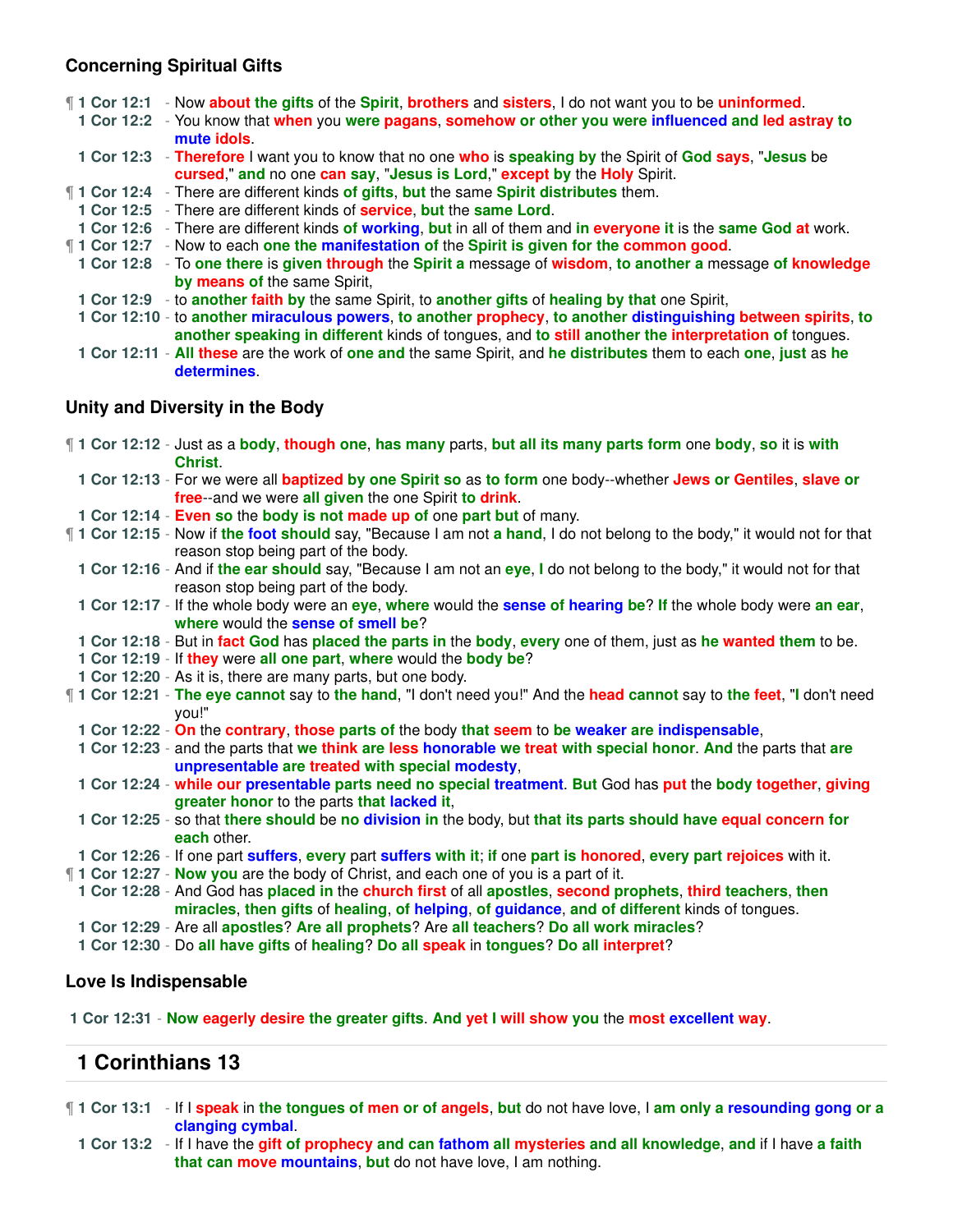| 1 Cor 13:3 - If I give all I possess to the poor and give over my body to hardship that I may boast, but do not<br>have love, I gain nothing. |
|-----------------------------------------------------------------------------------------------------------------------------------------------|
| 1 Cor 13:4 - Love is patient, love is kind. It does not envy, it does not boast, it is not proud.                                             |
| 1 Cor 13:5 - It does not dishonor others, it is not self-seeking, it is not easily angered, it keeps no record of                             |
| wrongs.                                                                                                                                       |
| 1 Cor 13:6 - Love does not delight in evil but rejoices with the truth.                                                                       |
| 1 Cor 13:7 - It always protects, always trusts, always hopes, always perseveres.                                                              |
| <b>1 Cor 13:8</b> - Love never fails. But where there are prophecies, they will cease; where there are tongues, they will                     |
| be stilled; where there is knowledge, it will pass away.                                                                                      |
| 1 Cor 13:9 - For we know in part and we prophesy in part,                                                                                     |
| 1 Cor 13:10 - but when completeness comes, what is in part disappears.                                                                        |
| 1 Cor 13:11 - When I was a child, I talked like a child, I thought like a child, I reasoned like a child. When I                              |
| became a man, I put the ways of childhood behind me.                                                                                          |
| 1 Cor 13:12 - For now we see only a reflection as in a mirror; then we shall see face to face. Now I know in part;                            |
| then I shall know fully, even as I am fully known.                                                                                            |
| 1 Cor 13:13 - And now these three remain: faith, hope and love. But the greatest of these is love.                                            |

# **Intelligibility in Worship**

|  | 1 Cor 14:1 - Follow the way of love and eagerly desire gifts of the Spirit, especially prophecy.                           |
|--|----------------------------------------------------------------------------------------------------------------------------|
|  | 1 Cor 14:2 - For anyone who speaks in a tongue does not speak to people but to God. Indeed, no one                         |
|  | understands them; they utter mysteries by the Spirit.                                                                      |
|  | 1 Cor 14:3 - But the one who prophesies speaks to people for their strengthening, encouraging and comfort.                 |
|  | 1 Cor 14:4 - Anyone who speaks in a tongue edifies themselves, but the one who prophesies edifies the church.              |
|  | 1 Cor 14:5 - I would like every one of you to speak in tongues, but I would rather have you prophesy. The one who          |
|  | prophesies is greater than the one who speaks in tongues, unless someone interprets, so that the                           |
|  | church may be edified.                                                                                                     |
|  | 1 Cor 14:6 - Now, brothers and sisters, if I come to you and speak in tongues, what good will I be to you, unless I        |
|  | bring you some revelation or knowledge or prophecy or word of instruction?                                                 |
|  | 1 Cor 14:7 - Even in the case of lifeless things that make sounds, such as the pipe or harp, how will anyone               |
|  | know what tune is being played unless there is a distinction in the notes?                                                 |
|  | 1 Cor 14:8 - Again, if the trumpet does not sound a clear call, who will get ready for battle?                             |
|  | 1 Cor 14:9 - So it is with you. Unless you speak intelligible words with your tongue, how will anyone know what            |
|  | you are saying? You will just be speaking into the air.                                                                    |
|  | 1 Cor 14:10 - Undoubtedly there are all sorts of languages in the world, yet none of them is without meaning.              |
|  | 1 Cor 14:11 - If then I do not grasp the meaning of what someone is saying, I am a foreigner to the speaker, and           |
|  | the speaker is a foreigner to me.                                                                                          |
|  | 1 Cor 14:12 - So it is with you. Since you are eager for gifts of the Spirit, try to excel in those that build up the      |
|  | church.                                                                                                                    |
|  | <b>1 Cor 14:13</b> - For this reason the one who speaks in a tongue should pray that they may interpret what they say.     |
|  | 1 Cor 14:14 - For if I pray in a tongue, my spirit prays, but my mind is unfruitful.                                       |
|  | 1 Cor 14:15 - So what shall I do? I will pray with my spirit, but I will also pray with my understanding; I will sing with |
|  | my spirit, but I will also sing with my understanding.                                                                     |
|  | 1 Cor 14:16 - Otherwise when you are praising God in the Spirit, how can someone else, who is now put in the               |
|  | position of an inquirer, say "Amen" to your thanksgiving, since they do not know what you are                              |
|  | saying?                                                                                                                    |
|  | 1 Cor 14:17 - You are giving thanks well enough, but no one else is edified.                                               |
|  | 11 Cor 14:18 - I thank God that I speak in tongues more than all of you.                                                   |
|  | 1 Cor 14:19 - But in the church I would rather speak five intelligible words to instruct others than ten thousand          |
|  | words in a tongue.                                                                                                         |
|  | 1 Cor 14:20 - Brothers and sisters, stop thinking like children. In regard to evil be infants, but in your thinking be     |
|  | adults.                                                                                                                    |
|  | 1 Cor 14:21 - In the Law it is written: "With other tongues and through the lips of foreigners I will speak to this        |
|  | people, but even then they will not listen to me, says the Lord."                                                          |
|  | 1 Cor 14:22 - Tongues, then, are a sign, not for believers but for unbelievers; prophecy, however, is not for              |
|  | unbelievers but for believers.                                                                                             |
|  | 1 Cor 14:23 - So if the whole church comes together and everyone speaks in tongues, and inquirers or                       |
|  | unbelievers come in, will they not say that you are out of your mind?                                                      |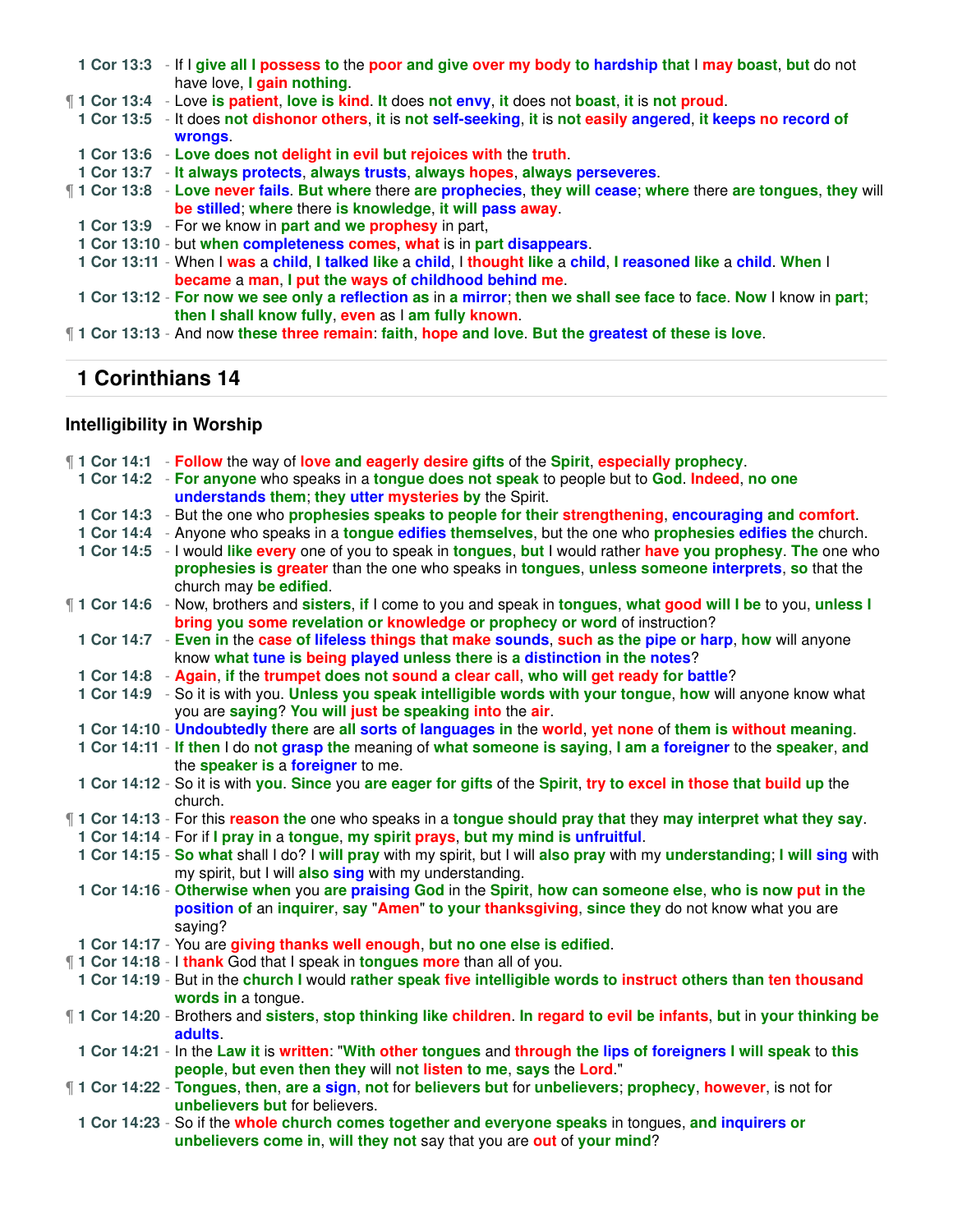**1 Cor 14:24** - But if an **unbeliever or** an **inquirer comes in while everyone is prophesying**, **they are convicted of sin** and **are brought under judgment by** all,

**1 Cor 14:25** - as **the secrets of their hearts are laid bare**. **So they will fall down and worship God**, **exclaiming**, "**God is really among** you!"

#### **Good Order in Worship**

¶ **1 Cor 14:26** - What **then shall we say**, **brothers** and sisters? When you come **together**, **each** of you has **a hymn**, **or a word** of **instruction**, **a revelation**, **a tongue or an interpretation**. **Everything must** be done so that the church may **be built up**.

**1 Cor 14:27** - If **anyone speaks** in a **tongue**, **two**--**or at** the **most three**--**should speak**, **one at** a **time**, and **someone must interpret**.

**1 Cor 14:28** - If there is **no interpreter**, **the** speaker **should keep quiet in** the **church and** speak to **himself** and to God.

¶ **1 Cor 14:29** - Two or **three prophets should speak**, **and** the **others should weigh carefully what** is **said**.

**1 Cor 14:30** - And if a **revelation comes to someone who is sitting down**, **the first speaker should stop**.

- **1 Cor 14:31** For you **can all prophesy** in **turn so that everyone may be instructed and encouraged**.
- **1 Cor 14:32 The spirits of** prophets **are subject** to **the control of** prophets.

**1 Cor 14:33** - For God is not a God **of disorder but of peace**--**as** in all **the congregations of** the Lord's people.

- ¶ **1 Cor 14:34 Women should remain silent in** the **churches**. **They** are **not allowed to speak**, **but must** be **in submission**, **as** the **law says**.
- **1 Cor 14:35** If **they want to inquire about something**, **they should ask their own husbands at home**; **for** it **is disgraceful for** a **woman** to speak in the church.

¶ **1 Cor 14:36** - **Or did** the word of **God originate with** you? **Or are** you **the only people it has reached**?

**1 Cor 14:37** - If **anyone thinks they** are **a prophet or otherwise gifted by** the **Spirit**, **let them acknowledge that** what I am **writing** to you is the **Lord's command**.

**1 Cor 14:38** - But if **anyone ignores this**, **they will themselves be ignored**.

¶ **1 Cor 14:39** - **Therefore**, my brothers and **sisters**, **be eager to prophesy**, **and** do **not forbid speaking** in tongues.

**1 Cor 14:40** - But **everything should** be done in **a fitting and orderly way**.

## **1 Corinthians 15**

#### **The Resurrection of Christ**

- ¶ **1 Cor 15:1** Now, brothers and sisters, I **want to remind** you of the gospel I preached to **you**, **which** you **received and on which** you **have taken your stand**. **1 Cor 15:2** - **By this gospel you are saved**, **if you hold firmly to** the **word I** preached to **you**. **Otherwise**, **you have believed in** vain. ¶ **1 Cor 15:3** - For what I **received I passed** on to you **as of first importance**: **that** Christ **died** for **our sins according** to the Scriptures, **1 Cor 15:4** - that he **was buried**, **that** he was **raised on** the **third day according** to the Scriptures, **1 Cor 15:5** - and that he appeared **to Cephas**, **and** then to **the Twelve**. **1 Cor 15:6** - After that, he appeared **to more than five hundred of** the brothers and **sisters at** the **same time**, **most of whom are still living**, **though some have** fallen asleep. **1 Cor 15:7** - Then he appeared **to James**, **then** to all the apostles, **1 Cor 15:8** - **and last of all he** appeared to **me also**, **as** to **one abnormally born**. ¶ **1 Cor 15:9** - For I **am the least of** the apostles and do not **even deserve to be called an apostle**, **because I persecuted the church** of God. **1 Cor 15:10** - **But by** the grace of God I **am what** I **am**, **and** his **grace to me was not without effect**. **No**, **I worked harder than** all of **them**--**yet** not I, but the grace of God **that was** with me.
	- **1 Cor 15:11 Whether**, **then**, it **is I or they**, **this** is what we **preach**, **and** this is what **you believed**.

#### **The Resurrection of the Dead**

¶ **1 Cor 15:12** - But if it **is preached that** Christ has been raised from the **dead**, **how can some** of you say that there is no resurrection of the dead?

**1 Cor 15:13** - If there is no resurrection of the **dead**, **then not even Christ** has been raised.

**1 Cor 15:14** - And if Christ has not been **raised**, **our preaching is useless and so is** your faith.

**1 Cor 15:15** - More **than that**, we **are then found to be false witnesses about** God, for we **have testified about** God that **he raised Christ from** the **dead**. **But** he did **not raise him if in fact the** dead are not raised.

**1 Cor 15:16** - For if the dead are not **raised**, **then Christ** has not been **raised either**.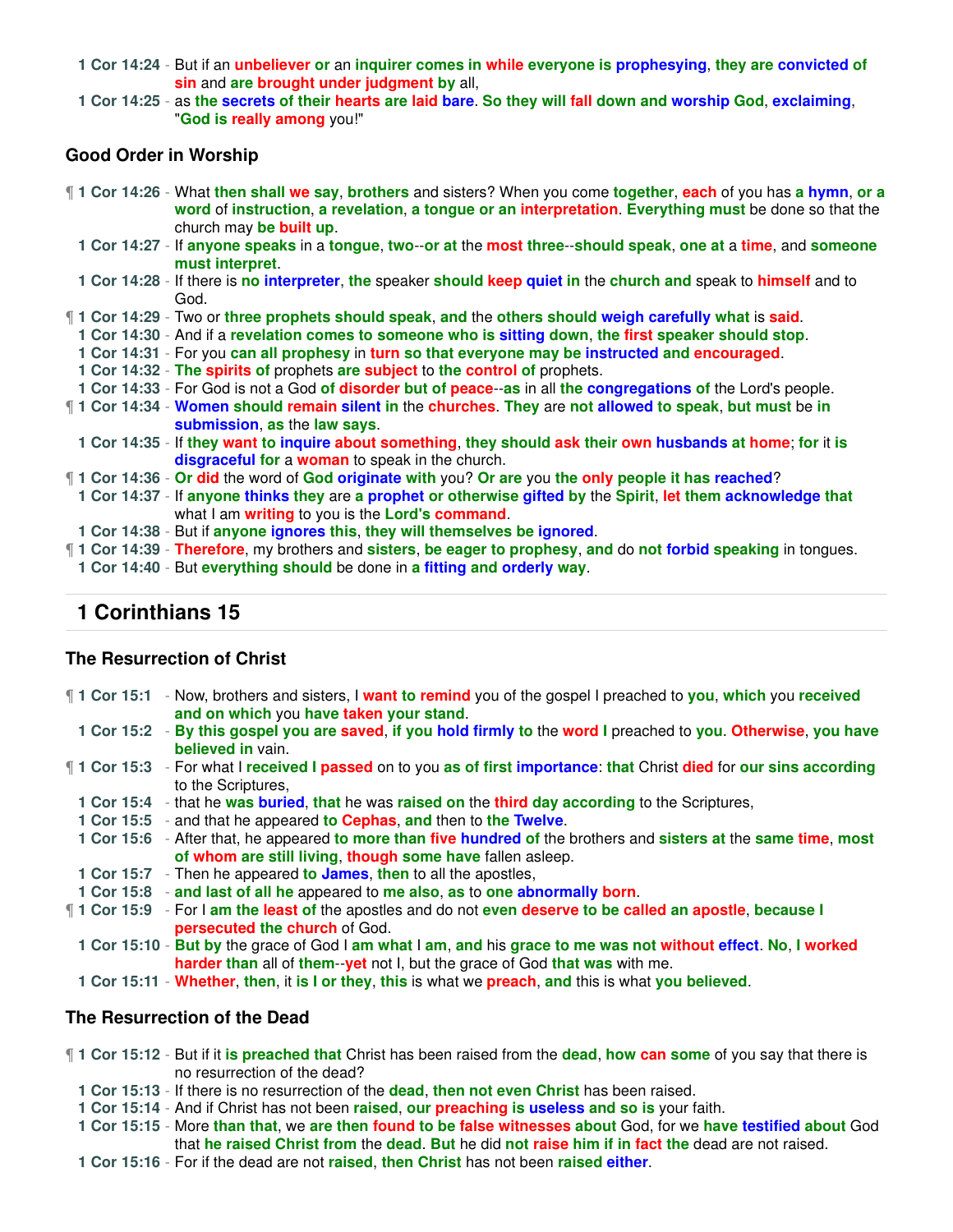| 1 Cor 15:17 - And if Christ has not been raised, your faith is futile; you are still in your sins.                    |
|-----------------------------------------------------------------------------------------------------------------------|
| 1 Cor 15:18 - Then those also who have fallen asleep in Christ are lost.                                              |
| 1 Cor 15:19 - If only for this life we have hope in Christ, we are of all people most to be pitied.                   |
| 1 Cor 15:20 - But Christ has indeed been raised from the dead, the first fruits of those who have fallen asleep.      |
| 1 Cor 15:21 - For since death came through a man, the resurrection of the dead comes also through a man.              |
| 1 Cor 15:22 - For as in Adam all die, so in Christ all will be made alive.                                            |
| 1 Cor 15:23 - But each in turn: Christ, the firstfruits; then, when he comes, those who belong to him.                |
| 1 Cor 15:24 - Then the end will come, when he hands over the kingdom to God the Father after he has destroyed         |
| all dominion, authority and power.                                                                                    |
| 1 Cor 15:25 - For he must reign until he has put all his enemies under his feet.                                      |
| 1 Cor 15:26 - The last enemy to be destroyed is death.                                                                |
| 1 Cor 15:27 - For he "has put everything under his feet." Now when it says that "everything" has been put under       |
| him, it is clear that this does not include God himself, who put everything under Christ.                             |
| 1 Cor 15:28 - When he has done this, then the Son himself will be made subject to him who put everything under        |
| him, so that God may be all in all.                                                                                   |
| 11 Cor 15:29 - Now if there is no resurrection, what will those do who are baptized for the dead? If the dead are not |
| raised at all, why are people baptized for them?                                                                      |
| 1 Cor 15:30 - And as for us, why do we endanger ourselves every hour?                                                 |
| 1 Cor 15:31 - I face death every day--yes, just as surely as I boast about you in Christ Jesus our Lord.              |
| 1 Cor 15:32 - If I fought wild beasts in Ephesus with no more than human hopes, what have I gained? If the dead       |
| are not raised, "Let us eat and drink, for tomorrow we die."                                                          |
| 1 Cor 15:33 - Do not be misled: "Bad company corrupts good character."                                                |
| 1 Cor 15:34 - Come back to your senses as you ought, and stop sinning; for there are some who are ignorant of         |
| God--I say this to your shame.                                                                                        |

# **The Resurrection Body**

|  | 1 Cor 15:35 - But someone will ask, "How are the dead raised? With what kind of body will they come?"                                                                                                                  |
|--|------------------------------------------------------------------------------------------------------------------------------------------------------------------------------------------------------------------------|
|  | 1 Cor 15:36 - How foolish! What you sow does not come to life unless it dies.                                                                                                                                          |
|  | 1 Cor 15:37 - When you sow, you do not plant the body that will be, but just a seed, perhaps of wheat or of<br>something else.                                                                                         |
|  | 1 Cor 15:38 - But God gives it a body as he has determined, and to each kind of seed he gives its own body.                                                                                                            |
|  | 1 Cor 15:39 - Not all flesh is the same: People have one kind of flesh, animals have another, birds another and<br>fish another.                                                                                       |
|  | 1 Cor 15:40 - There are also heavenly bodies and there are earthly bodies; but the splendor of the heavenly bodies<br>is one kind, and the splendor of the earthly bodies is another.                                  |
|  | 1 Cor 15:41 - The sun has one kind of splendor, the moon another and the stars another; and star differs from<br>star in splendor.                                                                                     |
|  | 1 Cor 15:42 - So will it be with the resurrection of the dead. The body that is sown is perishable, it is raised<br>imperishable;                                                                                      |
|  | 1 Cor 15:43 - it is sown in dishonor, it is raised in glory; it is sown in weakness, it is raised in power;                                                                                                            |
|  | 1 Cor 15:44 - it is sown a natural body, it is raised a spiritual body. If there is a natural body, there is also a spiritual<br>body.                                                                                 |
|  | 1 Cor 15:45 - So it is written: "The first man Adam became a living being"; the last Adam, a life-giving spirit.                                                                                                       |
|  | 1 Cor 15:46 - The spiritual did not come first, but the natural, and after that the spiritual.                                                                                                                         |
|  | 1 Cor 15:47 - The first man was of the dust of the earth; the second man is of heaven.                                                                                                                                 |
|  | 1 Cor 15:48 - As was the earthly man, so are those who are of the earth; and as is the heavenly man, so also are<br>those who are of heaven.                                                                           |
|  | 1 Cor 15:49 - And just as we have borne the image of the earthly man, so shall we bear the image of the heavenly<br>man.                                                                                               |
|  | 1 Cor 15:50 - I declare to you, brothers and sisters, that flesh and blood cannot inherit the kingdom of God, nor<br>does the perishable inherit the imperishable.                                                     |
|  | 1 Cor 15:51 - Listen, I tell you a mystery: We will not all sleep, but we will all be changed--                                                                                                                        |
|  | 1 Cor 15:52 - in a flash, in the twinkling of an eye, at the last trumpet. For the trumpet will sound, the dead will be<br>raised imperishable, and we will be changed.                                                |
|  | 1 Cor 15:53 - For the <b>perishable must clothe itself with</b> the imperishable, and the mortal with immortality.                                                                                                     |
|  | 1 Cor 15:54 - When the <b>perishable has been clothed with</b> the imperishable, and the mortal with <i>immortality</i> , then the<br>saying that is written will come true: "Death has been swallowed up in victory." |
|  | 1 Cor 15:55 - "Where, O death, is your victory? Where, O death, is your sting?"                                                                                                                                        |
|  | 1 Cor 15:56 - The sting of death is sin, and the power of sin is the law.                                                                                                                                              |
|  | 1 Cor 15:57 - But thanks be to God! He gives us the victory through our Lord Jesus Christ.                                                                                                                             |
|  |                                                                                                                                                                                                                        |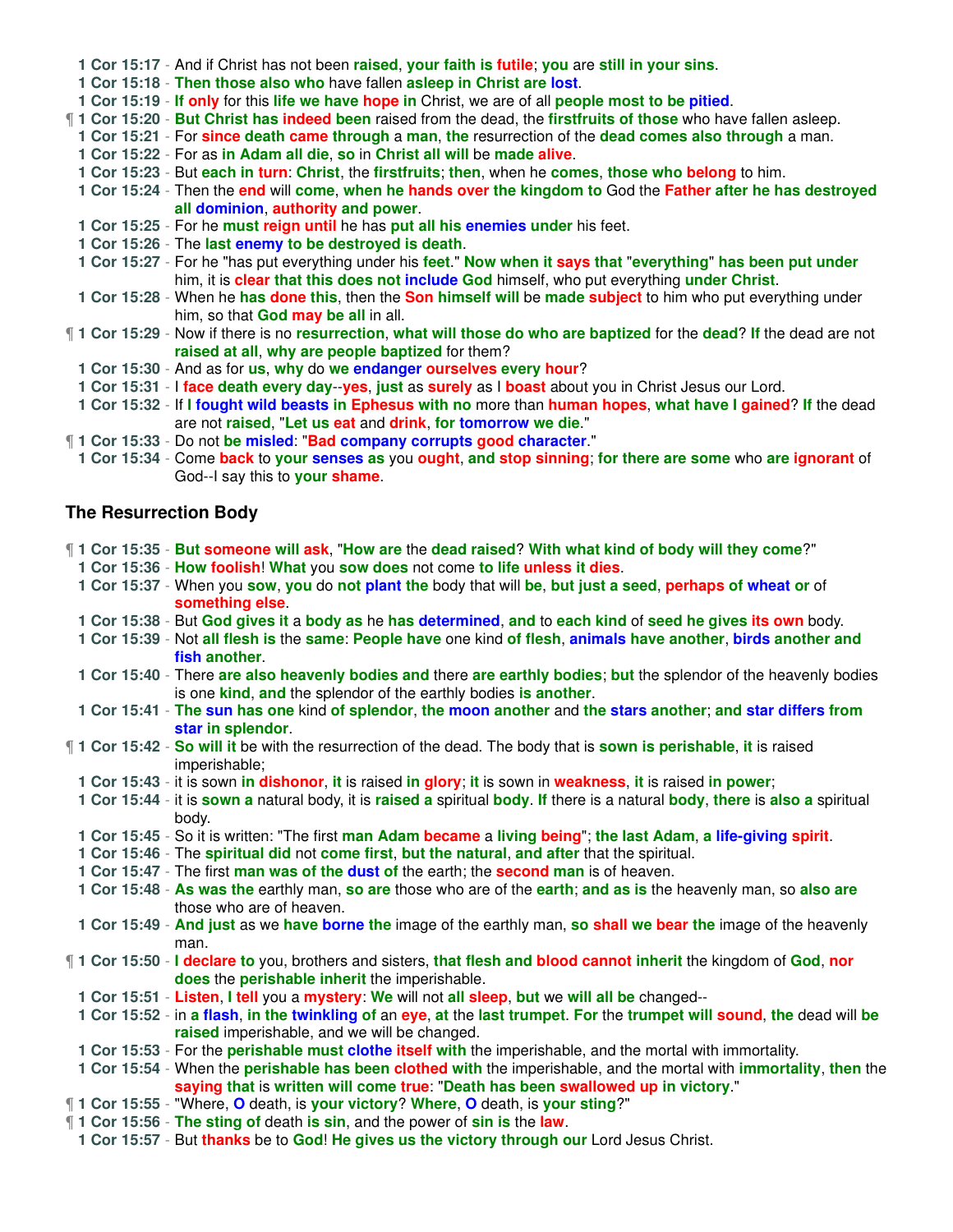¶ **1 Cor 15:58** - **Therefore**, **my dear brothers** and **sisters**, **stand firm**. **Let nothing move you**. **Always give yourselves fully to** the **work** of the **Lord**, **because** you **know** that **your labor in** the Lord is not in vain.

## **1 Corinthians 16**

#### **The Collection for the Lord's People**

- ¶ **1 Cor 16:1** Now about **the collection for** the Lord's **people**: **Do** what **I told the Galatian churches** to do.
	- **1 Cor 16:2** On the **first day** of **every week**, **each** one of you **should set aside a sum of money in keeping with your income**, **saving it up**, **so** that when I **come no collections will have** to be **made**.
	- **1 Cor 16:3** Then, when **I arrive**, **I** will **give letters of introduction to** the **men you approve and send them** with **your gift to Jerusalem**.
- **1 Cor 16:4** If it **seems advisable for** me to **go also**, **they will accompany me**.

#### **Personal Requests**

- ¶ **1 Cor 16:5 After** I **go through Macedonia**, **I** will come to you--for I will **be going through** Macedonia.
	- **1 Cor 16:6 Perhaps I** will **stay with** you for **a while**, **or even spend the winter**, **so** that you **can help me** on **my journey**, **wherever I** go.
- **1 Cor 16:7** For I do not **want** to **see you now and make only a passing visit**; **I hope to spend some time with you**, **if** the **Lord permits**.
- **1 Cor 16:8** But I will **stay on at Ephesus until Pentecost**,
- **1 Cor 16:9 because a great door for effective work has opened to** me, and **there are many who oppose me**.
- ¶ **1 Cor 16:10 When Timothy comes**, **see to** it that he **has nothing** to **fear while he** is with you, for he **is carrying on** the work of the **Lord**, **just as** I am.
- **1 Cor 16:11** No **one**, **then**, **should treat him with contempt**. **Send him on his way** in **peace so** that **he may return** to me. I **am expecting him along** with the brothers.
- ¶ **1 Cor 16:12** Now **about our brother Apollos**: **I strongly urged him to** go to you with the **brothers**. **He was quite unwilling to go now**, **but** he will **go when** he **has the opportunity**.
- ¶ **1 Cor 16:13 Be on your guard**; **stand firm** in the **faith**; **be courageous**; **be strong**.
- **1 Cor 16:14 Do everything** in love.
- ¶ **1 Cor 16:15** You **know** that the **household** of **Stephanas were** the **first converts in Achaia**, **and** they **have devoted themselves to** the **service of** the Lord's **people**. **I urge** you, brothers and sisters,
	- **1 Cor 16:16 to submit to** such **people and** to **everyone who joins in** the **work and labors at it**.
	- **1 Cor 16:17** I **was glad when Stephanas**, **Fortunatus and Achaicus arrived**, **because** they **have supplied** what **was lacking from** you.
	- **1 Cor 16:18** For **they refreshed my spirit and yours also**. **Such men deserve recognition**.

#### **Final Greetings**

- ¶ **1 Cor 16:19** The **churches in** the **province** of **Asia send** you **greetings**. **Aquila and Priscilla greet you warmly in** the Lord, and **so does** the **church that meets at their house**.
- **1 Cor 16:20** All the brothers and **sisters here** send you **greetings**. **Greet** one **another** with a **holy kiss**.
- ¶ **1 Cor 16:21** I, **Paul**, **write this greeting in** my **own hand**.
- ¶ **1 Cor 16:22** If **anyone does** not **love the Lord**, **let that person** be **cursed**! **Come**, **Lord**!
- ¶ **1 Cor 16:23** The **grace** of the Lord Jesus be with you.
- ¶ **1 Cor 16:24** My **love to** all of you in **Christ Jesus**. **Amen**.

# **2 Corinthians 1**

- ¶ **2 Cor 1:1 Paul**, **an apostle** of Christ Jesus by the will of God, and **Timothy our brother**, **To** the **church** of God in **Corinth**, **together** with all his **holy people throughout Achaia**:
- ¶ **2 Cor 1:2** Grace and **peace** to you from God our Father and the Lord Jesus Christ.

#### **Praise to the God of All Comfort**

- ¶ **2 Cor 1:3 Praise be** to the God and Father of our Lord Jesus Christ, the Father **of compassion and** the God of **all comfort**,
	- **2 Cor 1:4** who **comforts us** in all our **troubles**, **so** that we **can comfort those** in **any trouble with** the **comfort we ourselves receive from** God.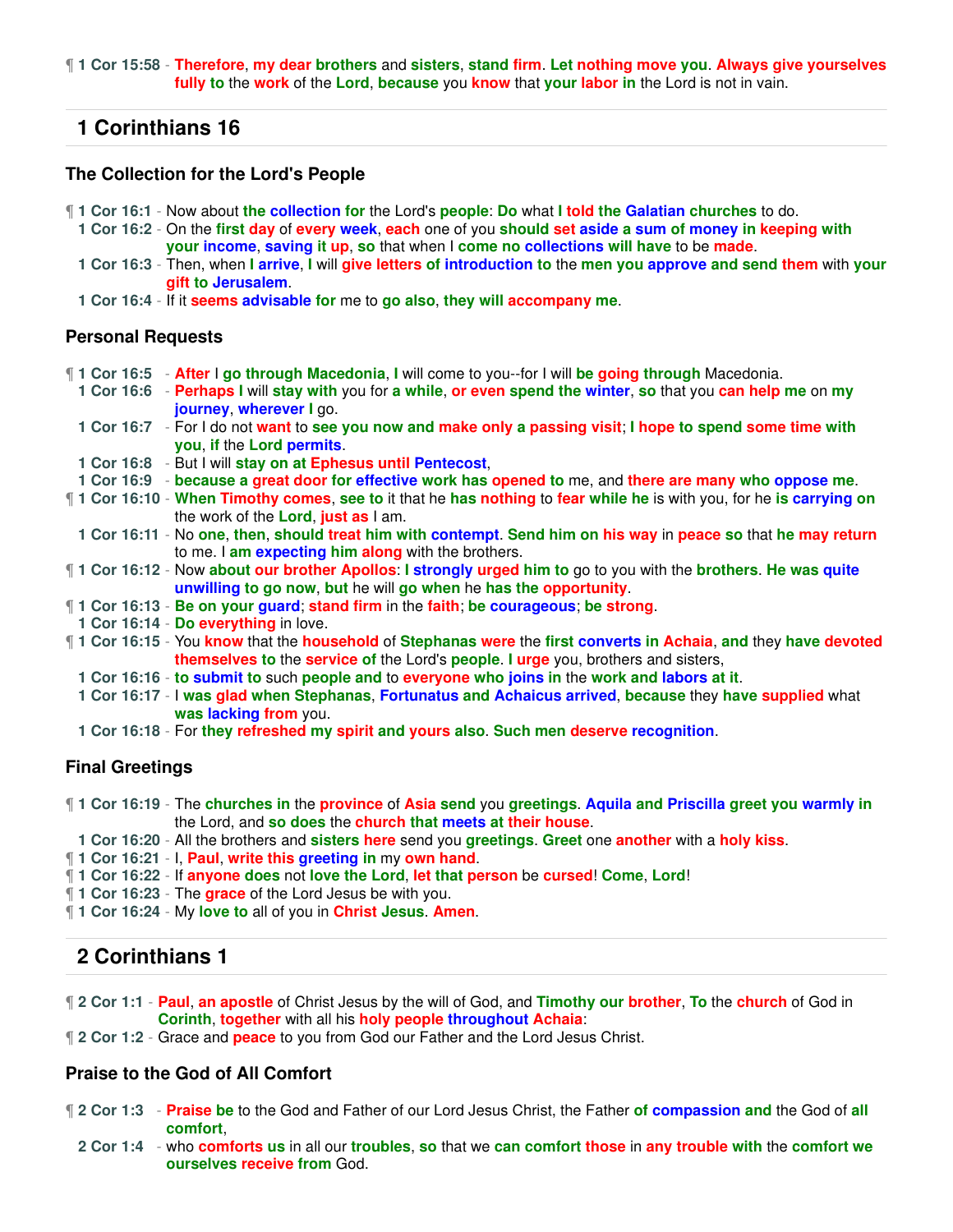- **2 Cor 1:5 For just** as **we share abundantly in the sufferings of** Christ, so **also our comfort abounds through** Christ.
- **2 Cor 1:6** If we **are distressed**, **it** is for your **comfort and salvation**; **if** we **are comforted**, **it** is for your **comfort**, **which produces in you patient endurance of** the **same sufferings we suffer**.
- **2 Cor 1:7** And our **hope for** you **is firm**, **because** we **know** that just as you share in **our sufferings**, **so also you** share in our comfort.
- ¶ **2 Cor 1:8** We do not **want** you to be **uninformed**, **brothers** and **sisters**, **about the troubles we experienced in** the **province** of **Asia**. **We were under great pressure**, **far beyond our ability to endure**, **so** that **we despaired of life itself**.
	- **2 Cor 1:9 Indeed**, **we felt we had received the sentence of death**. **But this happened that** we might **not rely on ourselves** but **on God**, **who raises the dead**.
	- **2 Cor 1:10** He **has delivered us** from **such a deadly peril**, **and** he **will deliver us again**. **On** him we **have set our** hope that he will **continue to deliver** us,
	- **2 Cor 1:11** as **you help us** by **your prayers**. **Then many will give thanks on our behalf for the gracious favor granted us in answer to the prayers of** many.

### **Paul's Change of Plans**

- ¶ **2 Cor 1:12 Now this** is **our boast**: **Our conscience testifies that** we **have conducted ourselves** in the **world**, **and especially in our relations** with you, **with integrity and godly sincerity**. **We have done so**, **relying not on worldly wisdom** but on **God's** grace.
- **2 Cor 1:13** For we do **not write you anything** you **cannot read or understand**. **And** I hope that,
- **2 Cor 1:14** as you **have understood us** in **part**, **you** will come **to understand fully that** you **can boast** of **us just** as we will boast of you in the **day** of the Lord Jesus.
- ¶ **2 Cor 1:15** Because I **was confident of** this, I wanted to visit **you first so** that **you might benefit twice**.
- **2 Cor 1:16** I wanted to visit you on my way to Macedonia and to come **back** to you from Macedonia, and then to have **you send** me on my way **to Judea**.
- 2 Cor 1:17 Was I fickle when I intended to do this? Or do I make my plans in a worldly manner so that in the **same breath I say both** "**Yes**, **yes**" and "**No**, **no**"?
- ¶ **2 Cor 1:18** But as **surely** as God is **faithful**, **our message to** you is not "Yes" and "No."
- **2 Cor 1:19** For the **Son of God**, **Jesus** Christ, who was **preached among** you by us--**by me and Silas and Timothy**--**was** not "Yes" and "No," but in him it **has always been** "**Yes**."
- **2 Cor 1:20** For **no matter how many promises God** has **made**, **they are** "**Yes**" **in** Christ. And **so through him the** "**Amen**" **is spoken by** us to the **glory** of God.
- **2 Cor 1:21** Now it is God who **makes both us** and you stand firm in **Christ**. **He anointed us**,
- **2 Cor 1:22 set his seal of ownership on us**, **and put his Spirit in** our **hearts as** a **deposit**, **guaranteeing what** is to come.
- ¶ **2 Cor 1:23 I call God** as **my witness**--**and I stake my life on** it--that it was in **order** to **spare** you that I **did not return to Corinth**.
	- **2 Cor 1:24** Not that **we lord it over your faith**, **but** we **work with** you for **your joy**, **because it is by faith you** stand firm.

# **2 Corinthians 2**

- ¶ **2 Cor 2:1** So **I made up my mind that** I would not **make another painful visit** to you.
	- **2 Cor 2:2** For if **I grieve you**, **who is left to** make **me glad but** you **whom** I **have grieved**?
	- **2 Cor 2:3** I **wrote as** I **did**, **so** that when I **came I** would not **be distressed by those who should** have **made me rejoice**. **I had confidence** in all of you, that you **would all share my joy**.
	- **2 Cor 2:4** For I wrote **you out of great distress and anguish of heart and with many tears**, **not to grieve** you but **to let** you **know the depth of** my love for you.

### **Forgiveness for the Offender**

- ¶ **2 Cor 2:5** If **anyone has caused grief**, **he** has not **so much grieved me** as he **has grieved all** of you to **some extent**--**not to put it too severely**.
	- **2 Cor 2:6 The punishment inflicted on him by the majority is sufficient**.
	- **2 Cor 2:7 Now instead**, you **ought** to forgive and **comfort him**, so that he **will** not **be overwhelmed by excessive sorrow**.
	- **2 Cor 2:8** I **urge you**, **therefore**, **to reaffirm your** love for him.
	- **2 Cor 2:9 Another reason** I wrote you **was to see if** you **would stand the test and be obedient in everything**.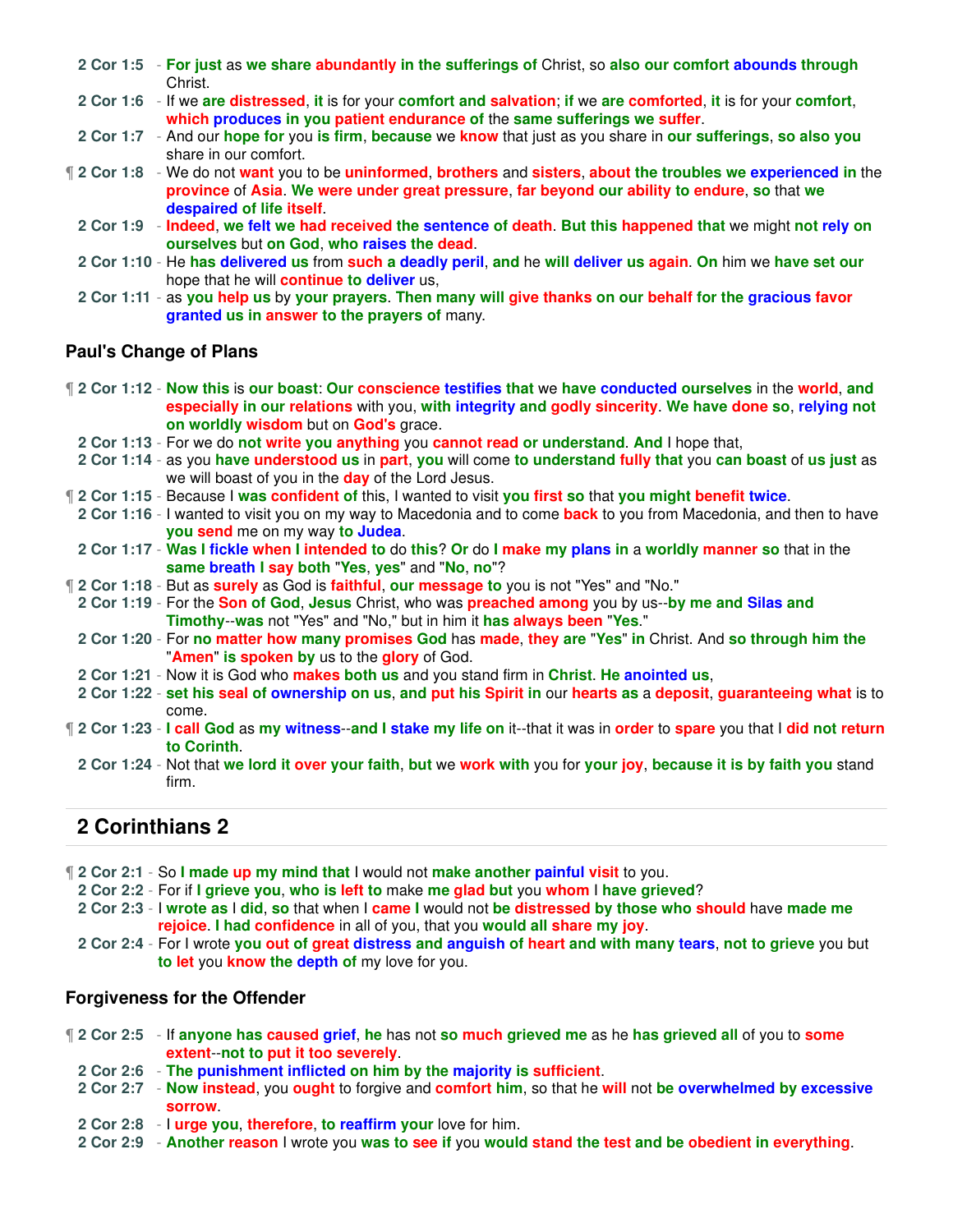**2 Cor 2:10** - **Anyone you** forgive, I **also forgive**. And **what** I have **forgiven**--**if there was anything to** forgive--I have **forgiven in** the **sight** of **Christ for** your **sake**,

**2 Cor 2:11** - in **order** that **Satan might not outwit us**. For we are **not unaware of his schemes**.

#### **Ministers of the New Covenant**

- ¶ **2 Cor 2:12** Now when **I went to Troas to preach** the **gospel** of Christ **and found that** the **Lord had opened a door** for me,
- 2 Cor 2:13 I still had no peace of mind, because I did not find my brother Titus there. So I said goodbye to them **and went on** to **Macedonia**.
- ¶ **2 Cor 2:14** But **thanks** be to God, **who always leads us as captives in Christ's triumphal procession and uses us to spread the aroma** of the **knowledge** of **him everywhere**.
	- **2 Cor 2:15** For we are to God **the pleasing aroma** of Christ **among those** who are **being saved and those** who are **perishing**.
	- **2 Cor 2:16** To the **one** we **are an** aroma that brings **death**; **to** the **other**, **an** aroma that **brings life**. And who **is equal to such a task**?
	- **2 Cor 2:17 Unlike so many**, **we do not peddle the word** of God **for profit**. **On** the **contrary**, **in** Christ we **speak before** God **with sincerity**, **as those sent from** God.

# **2 Corinthians 3**

- ¶ **2 Cor 3:1** Are **we beginning** to **commend ourselves again**? **Or do we need**, **like some people**, **letters of recommendation to** you **or from** you?
- **2 Cor 3:2** You **yourselves are our letter**, **written on** our **hearts**, **known and read by everyone**.
- **2 Cor 3:3 You show** that you are **a letter from Christ**, the **result** of our **ministry**, **written not with ink but** with the Spirit of the **living God**, **not** on **tablets of stone but** on **tablets** of **human hearts**.
- ¶ **2 Cor 3:4 Such confidence we have through Christ before** God.
- **2 Cor 3:5** Not that we **are competent in ourselves to claim anything for ourselves**, **but our competence comes** from God.
- **2 Cor 3:6 He** has **made us competent as ministers of** a **new covenant**--**not of** the **letter but** of the **Spirit**; **for** the **letter kills**, **but** the **Spirit gives life**.

#### **The Greater Glory of the New Covenant**

- ¶ **2 Cor 3:7** Now if the ministry that **brought death**, **which was engraved in letters on stone**, **came** with **glory**, **so** that the **Israelites could** not **look steadily at** the face of **Moses because** of **its glory**, **transitory though it** was,
	- **2 Cor 3:8 will** not the ministry of the Spirit **be even** more glorious?
	- **2 Cor 3:9** If the ministry that **brought condemnation was glorious**, **how** much more **glorious is** the ministry that **brings righteousness**!
	- **2 Cor 3:10** For what was **glorious has no glory now in comparison with** the **surpassing glory**.
- **2 Cor 3:11** And if what **was transitory came** with **glory**, **how much greater is** the glory **of that which lasts**!
- ¶ **2 Cor 3:12 Therefore**, **since** we have such **a hope**, **we are very bold**.
- **2 Cor 3:13** We are **not like Moses**, **who would put a veil over his face to prevent the Israelites from seeing the end** of what **was passing** away.
- **2 Cor 3:14 But their minds were made dull**, **for** to this **day the same veil remains when** the **old covenant is read**. **It** has not **been removed**, **because only** in Christ is **it taken** away.
- **2 Cor 3:15 Even to** this **day when Moses is read**, **a veil covers their** hearts.
- **2 Cor 3:16 But whenever anyone turns to** the **Lord**, **the veil is taken** away.
- **2 Cor 3:17** Now the Lord is the Spirit, **and where the** Spirit of the Lord is, **there is freedom**.
- **2 Cor 3:18** And we **all**, **who with unveiled faces contemplate the Lord's glory**, **are being transformed into his image with ever-increasing glory**, **which comes** from the Lord, who is the Spirit.

## **2 Corinthians 4**

#### **Present Weakness and Resurrection Life**

¶ **2 Cor 4:1** - Therefore, **since through God's mercy we** have **this ministry**, **we** do not lose heart.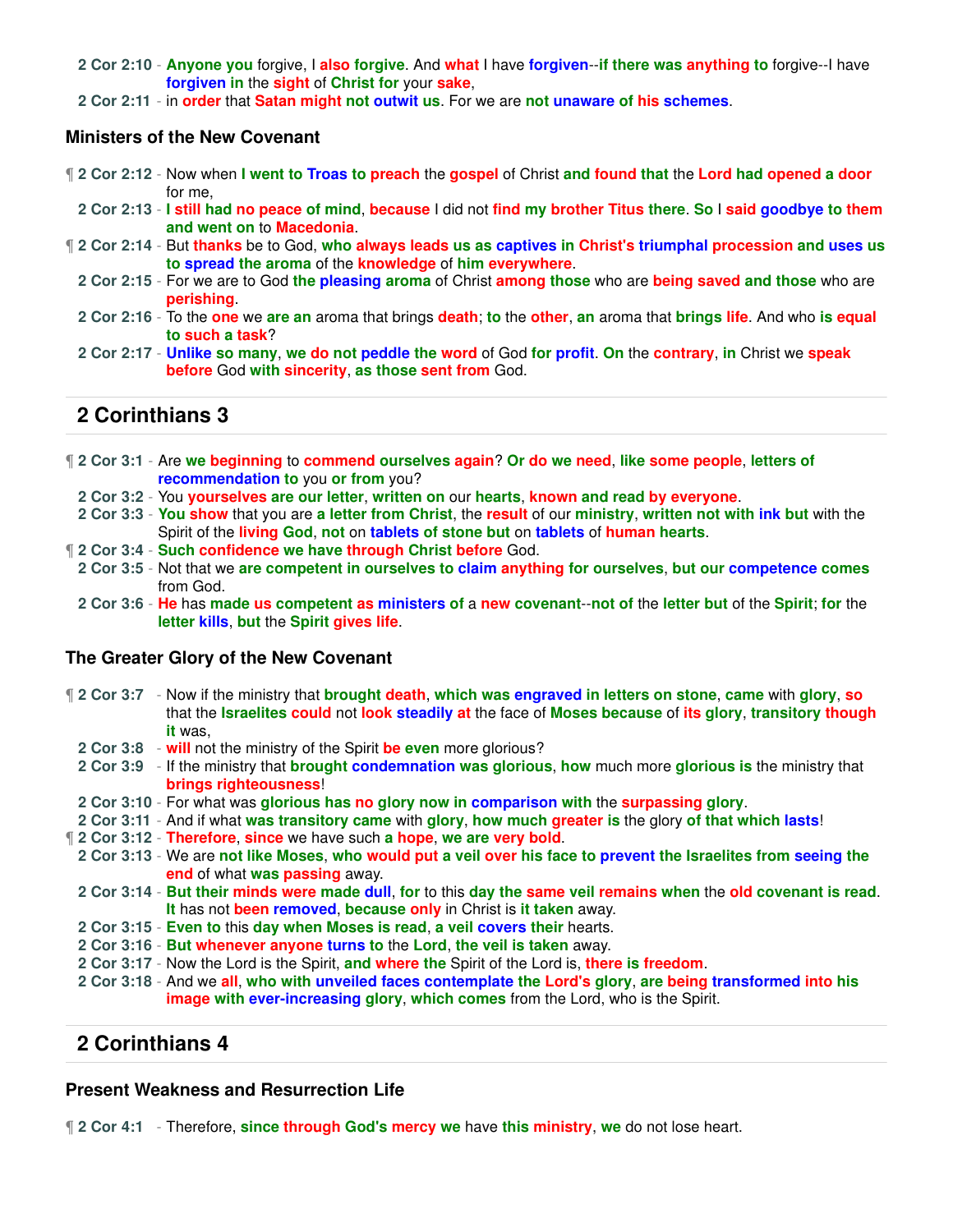|  | 2 Cor 4:2 - Rather, we have renounced secret and shameful ways; we do not use deception, nor do we distort<br>the word of God. On the contrary, by setting forth the truth plainly we commend ourselves to<br>everyone's conscience in the sight of God. |
|--|----------------------------------------------------------------------------------------------------------------------------------------------------------------------------------------------------------------------------------------------------------|
|  | 2 Cor 4:3 - And even if our gospel is veiled, it is veiled to those who are perishing.                                                                                                                                                                   |
|  | 2 Cor 4:4 - The god of this age has blinded the minds of unbelievers, so that they cannot see the light of the<br>gospel that displays the glory of Christ, who is the <i>image</i> of God.                                                              |
|  | 2 Cor 4:5 - For what we preach is not ourselves, but Jesus Christ as Lord, and ourselves as your servants for<br>Jesus' sake.                                                                                                                            |
|  | 2 Cor 4:6 - For God, who said, "Let light shine out of darkness," made his light shine in our hearts to give us the<br>light of the knowledge of God's glory displayed in the face of Christ.                                                            |
|  | If 2 Cor 4:7 - But we have this treasure in jars of clay to show that this all-surpassing power is from God and not<br>from us.                                                                                                                          |
|  | 2 Cor 4:8 - We are hard pressed on every side, but not crushed; perplexed, but not in despair;                                                                                                                                                           |
|  | 2 Cor 4:9 - persecuted, but not abandoned; struck down, but not destroyed.                                                                                                                                                                               |
|  | 2 Cor 4:10 - We always carry around in our body the death of Jesus, so that the life of Jesus may also be revealed<br>in our body.                                                                                                                       |
|  | 2 Cor 4:11 - For we who are alive are always being given over to death for Jesus' sake, so that his life may also be<br>revealed in our mortal body.                                                                                                     |
|  | 2 Cor 4:12 - So then, death is at work in us, but life is at work in you.                                                                                                                                                                                |
|  | 12 Cor 4:13 - It is written: "I believed; therefore I have spoken." Since we have that same spirit of faith, we also<br>believe and therefore speak,                                                                                                     |
|  | 2 Cor 4:14 - because we know that the one who raised the Lord Jesus from the dead will also raise us with Jesus<br>and present us with you to himself.                                                                                                   |
|  | 2 Cor 4:15 - All this is for your benefit, so that the grace that is reaching more and more people may cause<br>thanksgiving to overflow to the glory of God.                                                                                            |
|  | 12 Cor 4:16 - Therefore we do not lose heart. Though outwardly we are wasting away, yet inwardly we are being<br>renewed day by day.                                                                                                                     |
|  | 2 Cor 4:17 - For our light and momentary troubles are achieving for us an eternal glory that far outweighs them<br>all.                                                                                                                                  |
|  | 2 Cor 4:18 - So we fix our eyes not on what is seen, but on what is unseen, since what is seen is temporary, but<br>what is <b>unseen</b> is eternal.                                                                                                    |
|  |                                                                                                                                                                                                                                                          |

#### **Awaiting the New Body**

- ¶ **2 Cor 5:1** For we know that if the **earthly tent** we live **in is destroyed**, **we have a building from God**, **an eternal house in heaven**, **not built by human hands**.
	- **2 Cor 5:2 Meanwhile we groan**, **longing to** be clothed instead with our heavenly dwelling,
	- **2 Cor 5:3 because when** we **are clothed**, **we will** not **be found naked**.
	- **2 Cor 5:4 For while we** are in **this tent**, we **groan and are burdened**, **because** we do **not wish to be unclothed but** to be clothed instead with our heavenly **dwelling**, **so** that what **is mortal may be swallowed up by life**.
- **2 Cor 5:5** Now the one who **has fashioned us** for this **very purpose is** God, who has **given** us the **Spirit** as a **deposit**, **guaranteeing** what is to come.
- ¶ **2 Cor 5:6** Therefore we are **always confident and know** that as **long** as we are at home in the **body we are away** from the Lord.
	- **2 Cor 5:7** For we live by **faith**, **not by sight**.
	- **2 Cor 5:8** We **are confident**, **I** say, **and would prefer to be away** from the body **and at home with** the Lord.
	- **2 Cor 5:9** So **we make it our goal to please him**, **whether we** are at home in the body **or away from it**.
	- **2 Cor 5:10** For **we must all appear before the judgment seat of** Christ, so **that each** of **us may receive what is due us** for the **things done while in** the body, **whether good or bad**.

#### **The Ministry of Reconciliation**

- ¶ **2 Cor 5:11 Since**, **then**, we know what it is to **fear the** Lord, **we try to persuade others**. **What** we **are is plain** to God, and I **hope it** is **also plain** to **your conscience**.
	- **2 Cor 5:12** We are **not trying** to **commend ourselves** to **you again**, **but are giving you an opportunity** to take pride in us, so that you **can answer those who take** pride in what is **seen rather than in** what is in the **heart**.
	- **2 Cor 5:13** If we are "**out** of **our mind**," **as some** say, it is for **God**; **if** we are in **our right mind**, **it** is for you.
	- **2 Cor 5:14** For **Christ's love compels us**, because we **are convinced that one died** for **all**, **and therefore all died**.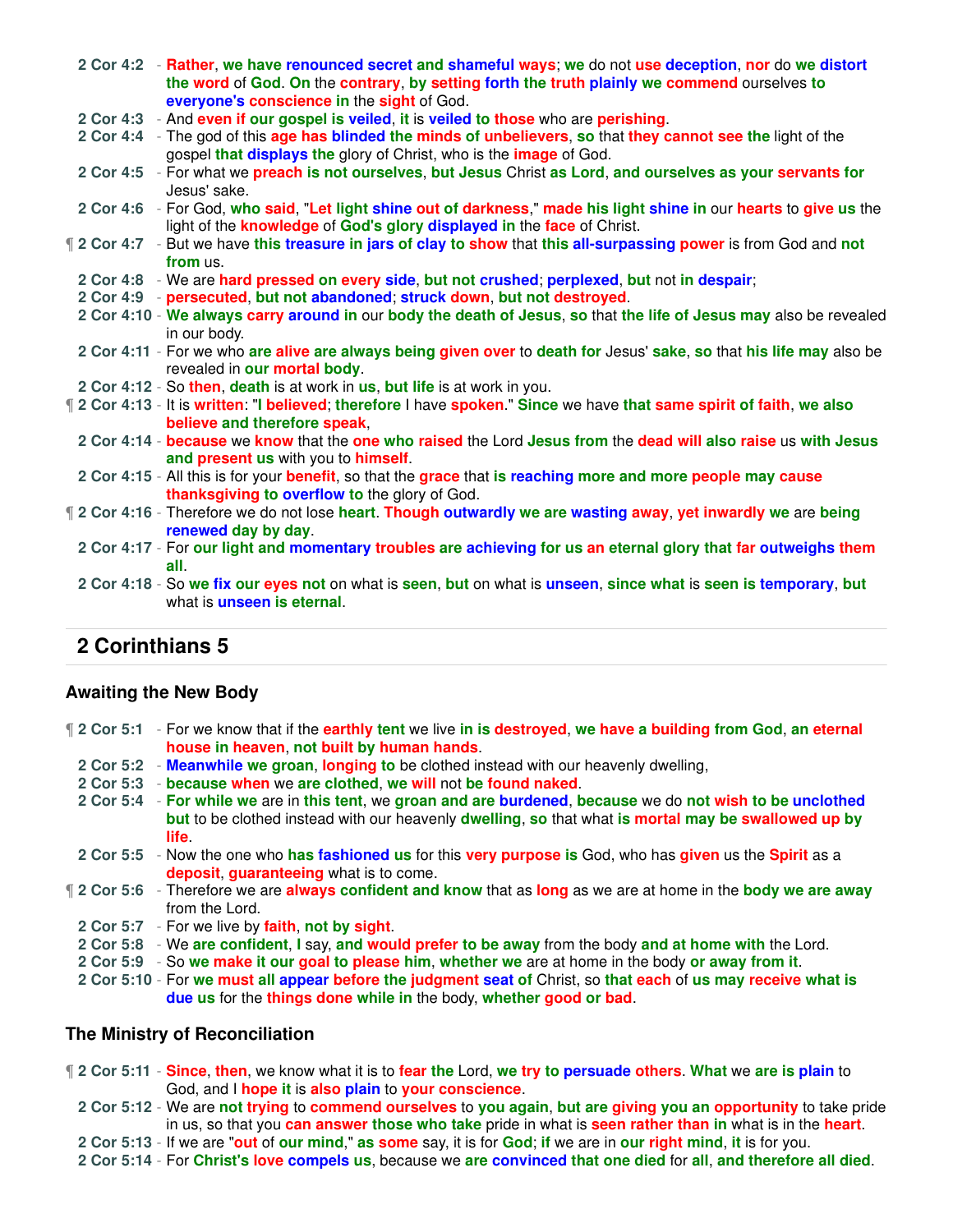- **2 Cor 5:15** And **he died** for all, that those who **live should no longer live for themselves** but for him **who died** for them **and was raised again**.
- ¶ **2 Cor 5:16 So from** now **on we regard no one from** a **worldly point of view**. **Though we once regarded Christ in** this **way**, we do so no longer.
- **2 Cor 5:17** Therefore, if **anyone** is in Christ, the **new creation has come**: **The old has gone**, **the new is here**!
- **2 Cor 5:18** All this is from God, **who reconciled us** to **himself through** Christ **and gave** us the **ministry** of reconciliation:
- **2 Cor 5:19** that God **was reconciling the world** to **himself in Christ**, **not counting people's sins against** them. And he **has committed** to us the **message** of reconciliation.
- **2 Cor 5:20** We **are therefore Christ's ambassadors**, **as though God were making his appeal through us**. **We implore you on Christ's behalf**: **Be** reconciled to God.
- **2 Cor 5:21** God **made him who had no sin to be sin** for us, so that in him we **might become the righteousness of** God.

- ¶ **2 Cor 6:1 As God's co-workers we urge** you not **to receive God's grace in vain**.
- **2 Cor 6:2** For **he says**, "**In** the time of **my favor I heard you**, and in the day of **salvation I helped you**." I **tell** you, now is the time of **God's favor**, **now** is the day of salvation.

### **Paul's Hardships**

- ¶ **2 Cor 6:3** We **put no stumbling block in anyone's path**, **so that** our **ministry will** not **be discredited**.
- **2 Cor 6:4 Rather**, **as servants** of God we **commend ourselves** in **every way**: **in great endurance**; **in troubles**, **hardships and distresses**;
- **2 Cor 6:5 in beatings**, **imprisonments and riots**; **in hard work**, **sleepless nights and hunger**;
- **2 Cor 6:6 in purity**, **understanding**, **patience and kindness**; **in** the **Holy Spirit** and **in sincere love**;
- **2 Cor 6:7 in truthful speech** and in the **power** of God; **with weapons** of **righteousness in** the **right hand and** in **the left**;
- **2 Cor 6:8 through glory and dishonor**, **bad report and good report**; **genuine**, **yet** regarded **as impostors**;
- **2 Cor 6:9 known**, **yet** regarded **as unknown**; **dying**, **and yet we live on**; **beaten**, **and** yet **not killed**;
- **2 Cor 6:10 sorrowful**, **yet always rejoicing**; **poor**, **yet making many rich**; **having nothing**, and **yet possessing everything**.
- ¶ **2 Cor 6:11** We have **spoken freely to you**, **Corinthians**, **and opened wide our** hearts to you.
- **2 Cor 6:12** We are **not withholding our affection from** you, **but** you **are withholding yours from us**.
- **2 Cor 6:13** As **a fair exchange**--**I speak as** to **my children**--**open wide your hearts also**.

### **Warning Against Idolatry**

- ¶ **2 Cor 6:14** Do not **be yoked together with unbelievers**. **For** what **do righteousness and wickedness have** in **common**? **Or what fellowship can light have with darkness**?
- **2 Cor 6:15 What harmony is** there **between Christ and Belial**? **Or what does a believer have** in **common with an unbeliever**?
- **2 Cor 6:16 What agreement is** there **between the** temple of God **and idols**? **For** we are the temple of the **living** God. As God **has said**: "**I** will live with them **and walk among them**, and I will **be their God**, and **they** will be **my people**."
- ¶ **2 Cor 6:17 Therefore**, "**Come out from** them and **be separate**, **says** the **Lord**. **Touch no unclean thing**, **and** I will **receive you**."
- ¶ **2 Cor 6:18** And, "I will be **a Father to** you, and you will be **my sons and daughters**, **says** the **Lord Almighty**."

# **2 Corinthians 7**

¶ **2 Cor 7:1** - **Therefore**, **since** we **have these promises**, **dear friends**, **let us purify ourselves from everything that contaminates body** and **spirit**, **perfecting holiness out of reverence for** God.

### **Paul's Joy Over the Church's Repentance**

¶ **2 Cor 7:2** - **Make room for** us in your **hearts**. **We have wronged no** one, we **have corrupted no** one, we **have exploited no** one.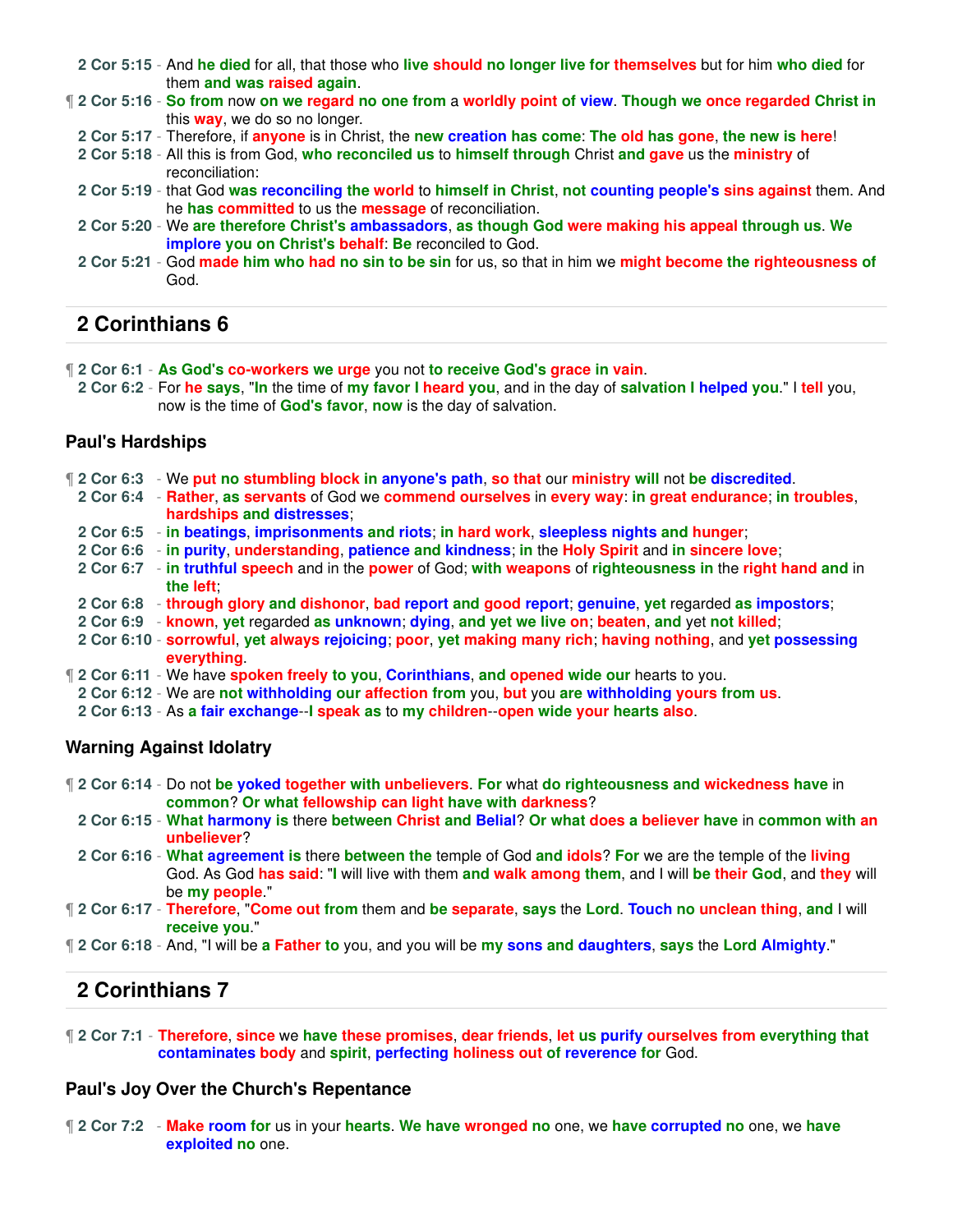|  | 2 Cor 7:3 - I do not say this to condemn you; I have said before that you have such a place in our hearts that we<br>would live or die with you.                                                               |
|--|----------------------------------------------------------------------------------------------------------------------------------------------------------------------------------------------------------------|
|  | 2 Cor 7:4 - I have spoken to you with great frankness; I take great pride in you. I am greatly encouraged; in all our<br>troubles my joy knows no bounds.                                                      |
|  | 12 Cor 7:5 - For when we came into Macedonia, we had no rest, but we were harassed at every turn--conflicts on<br>the outside, fears within                                                                    |
|  | 2 Cor 7:6 - But God, who comforts the downcast, comforted us by the coming of Titus,                                                                                                                           |
|  | 2 Cor 7:7 - and not only by his coming but also by the comfort you had given him. He told us about your<br>longing for me, your deep sorrow, your ardent concern for me, so that my joy was greater than ever. |
|  | 12 Cor 7:8 - Even if I caused you sorrow by my letter, I do not regret it. Though I did regret it--I see that my letter<br>hurt you, but only for a little while--                                             |
|  | 2 Cor 7:9 - yet now I am happy, not because you were made sorry, but because your sorrow led you to                                                                                                            |
|  | repentance. For you became sorrowful as God intended and so were not harmed in any way by us.                                                                                                                  |
|  | 2 Cor 7:10 - Godly sorrow brings repentance that leads to salvation and leaves no regret, but worldly sorrow<br>brings <b>death</b> .                                                                          |
|  | 2 Cor 7:11 - See what this godly sorrow has produced in you: what earnestness, what eagerness to clear<br>yourselves, what indignation, what alarm, what longing, what concern, what readiness to see          |
|  | justice done. At every point you have proved yourselves to be innocent in this matter.                                                                                                                         |
|  | 2 Cor 7:12 - So even though I wrote to you, it was neither on account of the one who did the wrong nor on                                                                                                      |
|  | account of the injured party, but rather that before God you could see for yourselves how devoted to<br>us you are.                                                                                            |
|  | 2 Cor 7:13 - By all this we are encouraged. In addition to our own encouragement, we were especially delighted                                                                                                 |
|  | to see how happy Titus was, because his spirit has been refreshed by all of you.                                                                                                                               |
|  | 2 Cor 7:14 - I had boasted to him about you, and you have not embarrassed me. But just as everything we said to<br>you was true, so our boasting about you to Titus has proved to be true as well.             |
|  | 2 Cor 7:15 - And his affection for you is all the greater when he remembers that you were all obedient, receiving                                                                                              |
|  | him with fear and trembling.                                                                                                                                                                                   |
|  | 2 Cor 7:16 - I am glad I can have complete confidence in you.                                                                                                                                                  |
|  |                                                                                                                                                                                                                |

# **The Collection for the Lord's People**

| 12 Cor 8:1 - And now, brothers and sisters, we want you to know about the grace that God has given the<br><b>Macedonian churches.</b>                                                                |
|------------------------------------------------------------------------------------------------------------------------------------------------------------------------------------------------------|
| 2 Cor 8:2 - In the midst of a very severe trial, their overflowing joy and their extreme poverty welled up in rich<br>generosity                                                                     |
| 2 Cor 8:3 - For I testify that they gave as much as they were able, and even beyond their ability. Entirely on their<br>own.                                                                         |
| 2 Cor 8:4 - they urgently pleaded with us for the privilege of sharing in this service to the Lord's people.                                                                                         |
| 2 Cor 8:5 - And they exceeded our expectations: They gave themselves first of all to the Lord, and then by the<br>will of God also to us.                                                            |
| 2 Cor 8:6 - So we urged Titus, just as he had earlier made a beginning, to bring also to completion this act of<br>grace on your part.                                                               |
| 2 Cor 8:7 - But since you excel in everything--in faith, in speech, in knowledge, in complete earnestness and in<br>the love we have kindled in you-see that you also excel in this grace of giving. |
| 12 Cor 8:8 - I am not commanding you, but I want to test the sincerity of your love by comparing it with the<br>earnestness of others.                                                               |
| 2 Cor 8:9 - For you know the grace of our Lord Jesus Christ, that though he was rich, yet for your sake he became<br>poor, so that you through his poverty might become rich.                        |
| 12 Cor 8:10 - And here is my judgment about what is best for you in this matter. Last year you were the first not<br>only to give but also to have the desire to do so.                              |
| 2 Cor 8:11 - Now finish the work, so that your eager willingness to do it may be matched by your completion of it,<br>according to your means                                                        |
| 2 Cor 8:12 - For if the willingness is there, the gift is acceptable according to what one has, not according to what<br>one does not have.                                                          |
| 12 Cor 8:13 - Our desire is not that others might be relieved while you are hard pressed, but that there might be<br>equality.                                                                       |
| 2 Cor 8:14 - At the present time your plenty will supply what they need, so that in turn their plenty will supply what<br>you need. The goal is equality,                                            |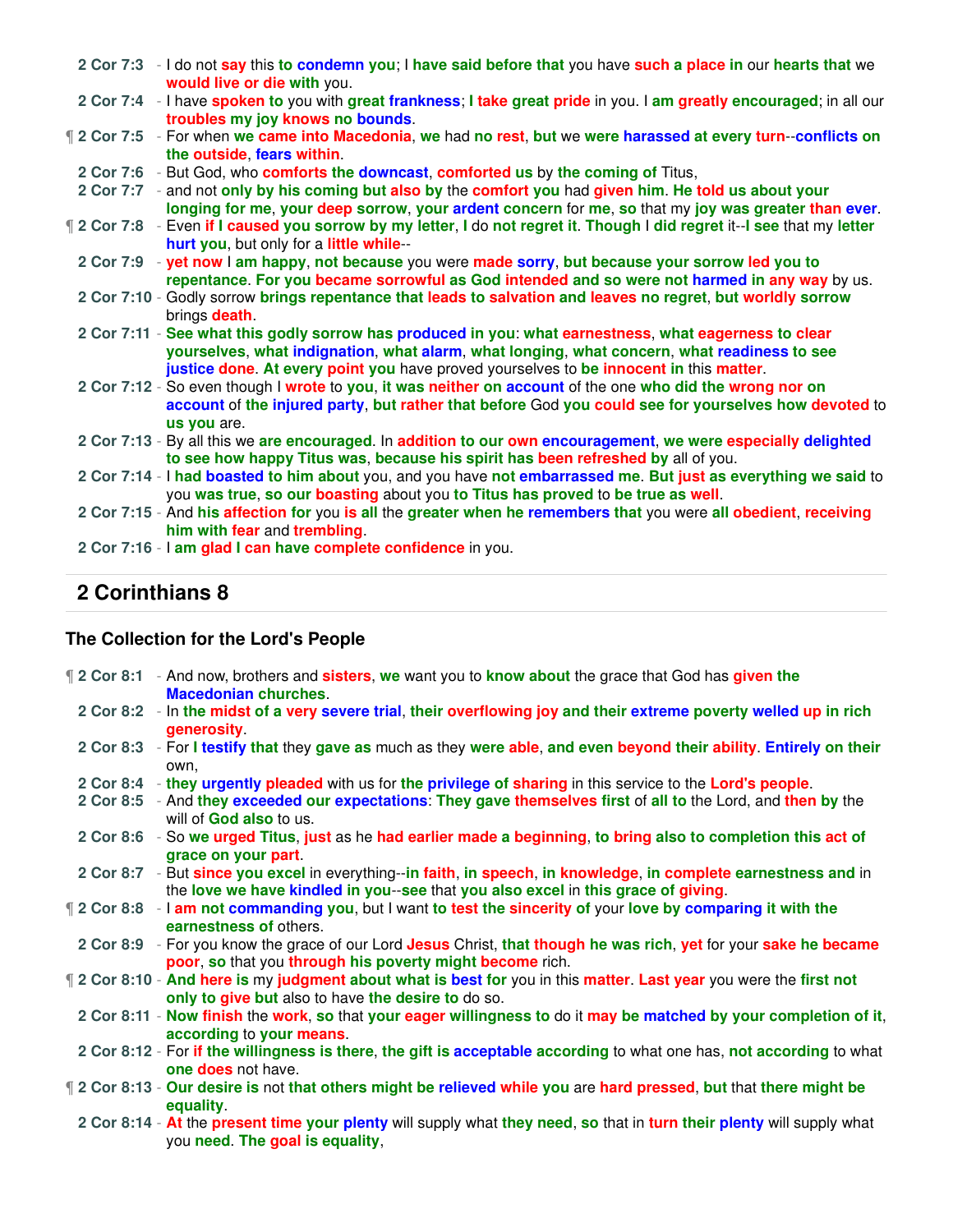**2 Cor 8:15** - as it is **written**: "The one who **gathered much did** not have too **much**, **and** the one who **gathered little did** not have **too little**."

### **Titus Sent to Receive the Collection**

¶ **2 Cor 8:16** - **Thanks** be to God, who **put into** the **heart of Titus the same concern I have for** you.

- **2 Cor 8:17** For **Titus not only welcomed our appeal**, **but** he **is coming** to you **with much enthusiasm and** on his **own initiative**.
- **2 Cor 8:18** And we are **sending along** with **him** the brother who **is praised by** all the **churches for his service** to the **gospel**.
- **2 Cor 8:19** What **is more**, **he was chosen by** the churches **to accompany us** as **we carry the offering**, **which** we **administer in order to honor the Lord himself** and to **show our eagerness** to **help**.
- **2 Cor 8:20** We want **to avoid any criticism of** the **way** we **administer this liberal gift**.
- **2 Cor 8:21** For we **are taking pains to** do what is **right**, **not** only in the eyes of the Lord but **also in** the eyes of **man**.
- ¶ **2 Cor 8:22** In **addition**, **we** are **sending with them our** brother who **has often proved** to us in **many ways that** he **is zealous**, **and now even more so because** of **his great confidence** in you.
	- **2 Cor 8:23** As for **Titus**, **he** is **my partner and co-worker among** you; as for **our brothers**, **they are representatives of** the **churches and an honor** to Christ.
	- **2 Cor 8:24 Therefore show these men the proof of** your love and **the reason for our pride** in **you**, **so** that the **churches can see it**.

# **2 Corinthians 9**

- ¶ **2 Cor 9:1 There** is **no need for** me **to write to you about** this service to the Lord's people.
- **2 Cor 9:2** For I **know your eagerness** to **help**, **and** I have **been boasting** about it to **the Macedonians**, **telling them that since last year** you in **Achaia were ready** to **give**; **and your enthusiasm has stirred most** of them **to action**.
- **2 Cor 9:3** But I **am sending the brothers in order** that **our** boasting about you in this **matter should not prove hollow**, **but** that you **may** be ready, as I **said you** would be.
- **2 Cor 9:4** For **if any Macedonians come** with me **and find you unprepared**, **we**--not **to say anything about** you- would be **ashamed of having been so confident**.
- **2 Cor 9:5** So I **thought it necessary to urge the brothers to visit** you **in advance and finish the arrangements for the generous gift you had promised**. **Then** it will be ready as **a generous gift**, **not** as **one grudgingly given**.

### **Generosity Encouraged**

- ¶ **2 Cor 9:6 Remember this**: **Whoever sows sparingly will** also **reap sparingly**, **and whoever sows generously will** also **reap generously**. **2 Cor 9:7** - **Each** of you **should give what** you **have decided in your heart to give**, **not reluctantly or under compulsion**, **for God loves a cheerful giver**. **2 Cor 9:8** - And God **is able to bless you abundantly**, **so** that in all **things at all times**, **having all** that you need, you **will abound in every good work**. **2 Cor 9:9** - As it is **written**: "**They have freely scattered their gifts to** the **poor**; **their righteousness endures forever**." ¶ **2 Cor 9:10** - **Now he who supplies seed to the sower and bread for food will also supply and increase your store of seed and will enlarge the harvest of your righteousness**. **2 Cor 9:11** - You will **be enriched** in every **way so** that you **can be generous on every occasion**, **and through us your generosity will result in thanksgiving** to God. ¶ **2 Cor 9:12** - This **service that you perform is** not **only supplying the needs of** the Lord's people but is **also overflowing in many expressions of thanks to** God. **2 Cor 9:13** - Because of the **service by which** you have **proved yourselves**, **others will praise God** for **the obedience that accompanies your confession of** the **gospel** of **Christ**, and for your **generosity in sharing with** them and **with everyone else**. **2 Cor 9:14** - And in **their prayers for you their hearts will go out to** you, because of the **surpassing grace** God has given you.
	- **2 Cor 9:15** Thanks be to God for **his indescribable gift**!

# **2 Corinthians 10**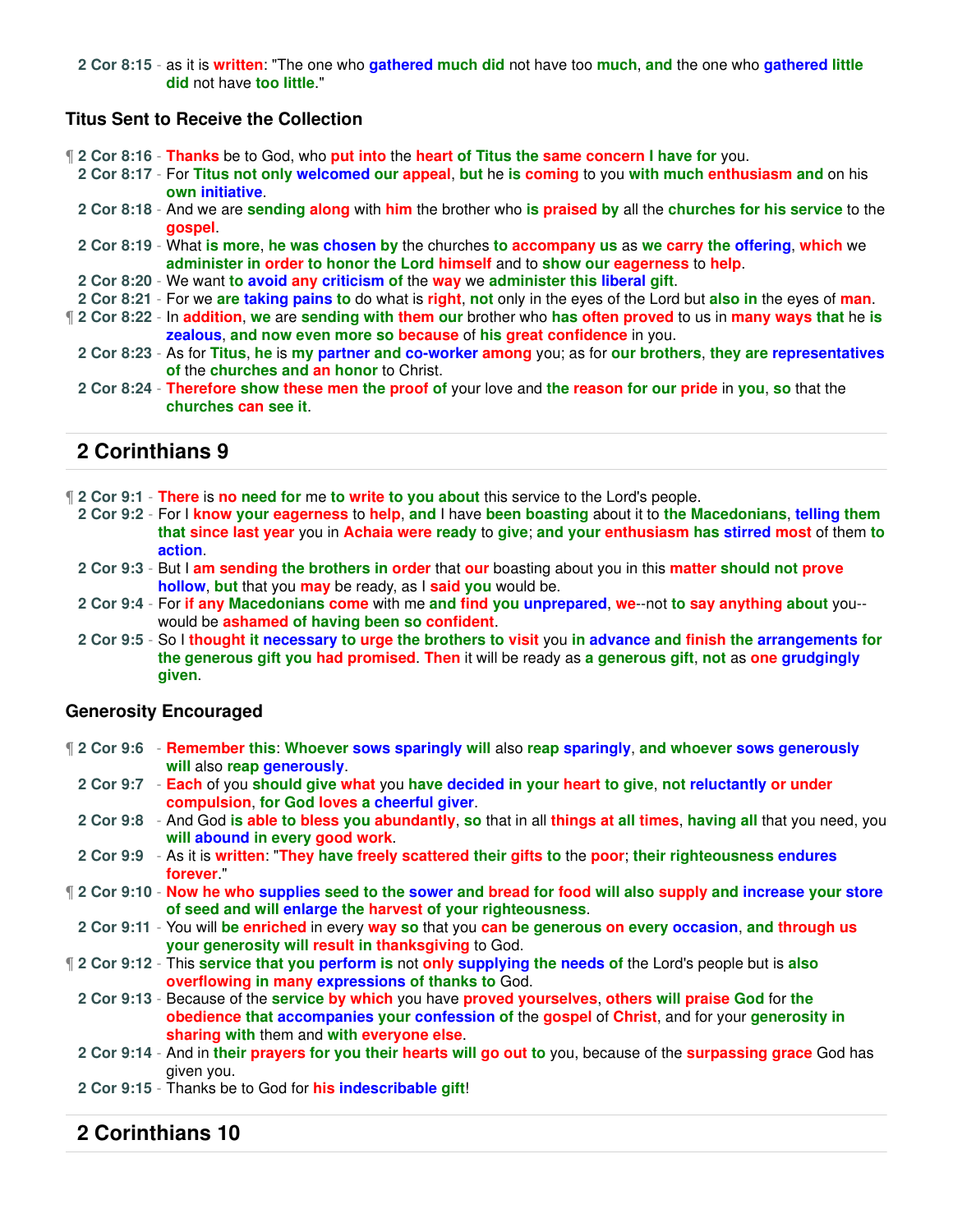### **Paul's Defense of His Ministry**

|  | 12 Cor 10:1 - By the humility and gentleness of Christ, I appeal to you--I, Paul, who am "timid" when face to face<br>with you, but "bold" toward you when away!                           |
|--|--------------------------------------------------------------------------------------------------------------------------------------------------------------------------------------------|
|  | 2 Cor 10:2 - I beg you that when I come I may not have to be as bold as I expect to be toward some people who<br>think that we live by the standards of this world.                        |
|  | 2 Cor 10:3 - For though we live in the world, we do not wage war as the world does.                                                                                                        |
|  | 2 Cor 10:4 - The weapons we fight with are not the weapons of the world. On the contrary, they have divine                                                                                 |
|  | power to demolish strongholds.                                                                                                                                                             |
|  | 2 Cor 10:5 - We demolish arguments and every pretension that sets itself up against the knowledge of God, and                                                                              |
|  | we take captive every thought to make it obedient to Christ.                                                                                                                               |
|  | 2 Cor 10:6 - And we will be ready to punish every act of disobedience, once your obedience is complete.                                                                                    |
|  | 12 Cor 10:7 - You are judging by appearances. If anyone is confident that they belong to Christ, they should                                                                               |
|  | consider again that we belong to Christ just as much as they do.                                                                                                                           |
|  | 2 Cor 10:8 - So even if I boast somewhat freely about the authority the Lord gave us for building you up rather                                                                            |
|  | than tearing you down, I will not be ashamed of it.                                                                                                                                        |
|  | 2 Cor 10:9 - I do not want to seem to be trying to frighten you with my letters.                                                                                                           |
|  | 2 Cor 10:10 - For some say, "His letters are weighty and forceful, but in person he is unimpressive and his                                                                                |
|  | speaking amounts to nothing."                                                                                                                                                              |
|  | 2 Cor 10:11 - Such people should realize that what we are in our letters when we are absent, we will be in our                                                                             |
|  | actions when we are present.                                                                                                                                                               |
|  | [2 Cor 10:12 - We do not dare to classify or compare ourselves with some who commend themselves. When they                                                                                 |
|  | measure themselves by themselves and compare themselves with themselves, they are not wise.                                                                                                |
|  | 2 Cor 10:13 - We, however, will not boast beyond proper limits, but will confine our boasting to the sphere of<br>service God himself has assigned to us, a sphere that also includes you. |
|  | 2 Cor 10:14 - We are not going too far in our boasting, as would be the case if we had not come to you, for we did                                                                         |
|  | get as far as you with the gospel of Christ.                                                                                                                                               |
|  | 2 Cor 10:15 - Neither do we go beyond our limits by boasting of work done by others. Our hope is that, as your                                                                             |
|  | faith continues to grow, our sphere of activity among you will greatly expand,                                                                                                             |
|  | 2 Cor 10:16 - so that we can preach the gospel in the regions beyond you. For we do not want to boast about work                                                                           |
|  | already done in someone else's territory.                                                                                                                                                  |
|  | 2 Cor 10:17 - But, "Let the one who boasts boast in the Lord."                                                                                                                             |
|  | 2 Cor 10:18 - For it is not the one who commends himself who is approved, but the one whom the Lord                                                                                        |
|  | commends.                                                                                                                                                                                  |

# **2 Corinthians 11**

### **Paul and the False Apostles**

¶ **2 Cor 11:1** - I **hope you will put** up with me in a **little foolishness**. **Yes**, **please put** up with me!

- **2 Cor 11:2** I **am jealous for** you with **a godly jealousy**. **I promised you** to **one husband**, **to** Christ, so that I **might present you** as **a pure virgin to him**.
- **2 Cor 11:3** But I am **afraid** that just **as Eve was deceived by the serpent's cunning**, **your minds may somehow be led astray from your sincere and pure devotion** to Christ.
- **2 Cor 11:4** For if **someone comes** to you **and preaches a Jesus other than the Jesus we preached**, **or if you receive** a **different spirit from** the **Spirit you received**, **or** a **different gospel from** the **one you accepted**, **you put** up with **it easily enough**.
- ¶ **2 Cor 11:5** I do **not think I am in** the **least inferior** to **those** "**super-apostles**."
- **2 Cor 11:6** I **may indeed be untrained as a speaker**, **but** I **do have knowledge**. **We** have **made this perfectly clear to** you in **every** way.
- **2 Cor 11:7 Was it a sin** for me **to lower myself in** order **to elevate you by preaching** the gospel of **God to** you **free** of **charge**?
- **2 Cor 11:8 I robbed other churches by receiving support** from **them so** as **to serve you**.
- **2 Cor 11:9** And **when** I was with you **and needed something**, I was not a burden **to anyone**, **for** the **brothers who came** from **Macedonia supplied** what **I needed**. **I have kept myself from being** a burden to you in **any** way, and will **continue** to do so.
- **2 Cor 11:10** As **surely** as the **truth of** Christ is **in me**, **nobody in** the **regions of Achaia will stop this boasting** of **mine**.
- **2 Cor 11:11 Why**? **Because** I do not **love you**? **God knows I** do!
- ¶ **2 Cor 11:12** And I **will keep on doing what** I **am doing in** order **to cut the ground from under those who want an opportunity** to **be considered equal with us** in the **things they boast** about.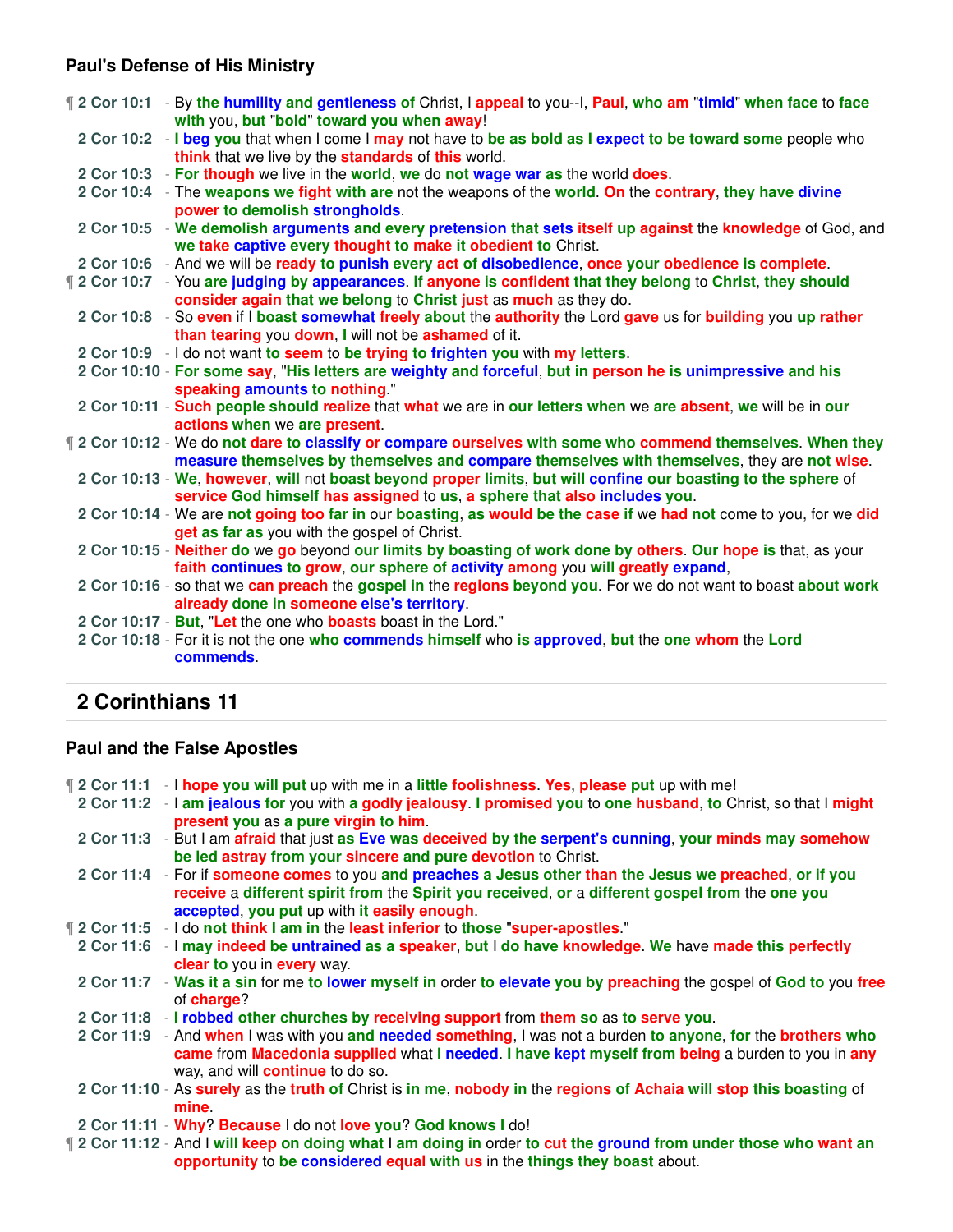**2 Cor 11:13** - **For such people are false apostles**, **deceitful workers**, **masquerading as apostles of** Christ.

**2 Cor 11:14** - And **no wonder**, **for Satan himself masquerades as an angel of light**.

**2 Cor 11:15** - It is **not surprising**, **then**, **if his servants also masquerade as** servants of **righteousness**. **Their end** will **be what their actions deserve**.

### **Paul Boasts About His Sufferings**

¶ **2 Cor 11:16** - **I repeat**: **Let no one take me** for a **fool**. **But** if you **do**, **then tolerate me just** as you **would a fool**, **so** that I **may do a little boasting**.

- **2 Cor 11:17** In **this self-confident boasting I** am **not talking as** the **Lord would**, **but** as a fool.
- **2 Cor 11:18 Since many are boasting in** the way the **world does**, **I too will** boast.
- **2 Cor 11:19 You gladly put** up **with fools since** you are so **wise**!
- **2 Cor 11:20** In **fact**, **you even put** up with anyone **who enslaves you or exploits you or takes advantage of** you **or puts on airs or slaps you** in the face.
- **2 Cor 11:21** To **my shame I admit that** we **were too weak for that**! **Whatever anyone else dares to** boast **about**--**I am speaking as** a **fool**--**I also dare** to boast about.
- **2 Cor 11:22** Are **they Hebrews**? **So** am I. Are **they Israelites**? **So** am I. Are **they Abraham's descendants**? **So** am I.
- **2 Cor 11:23** Are **they servants** of Christ? (I **am out** of my **mind to talk like this**.) I **am more**. **I have worked much harder**, **been in prison more frequently**, **been flogged more severely**, **and been exposed to death again and** again.
- **2 Cor 11:24 Five times** I received from the **Jews the forty lashes minus one**.
- **2 Cor 11:25** Three times I **was beaten with rods**, **once I was pelted with stones**, **three** times I **was shipwrecked**, **I spent a night and a day in the open sea**,
- **2 Cor 11:26** I have **been constantly on the move**. **I** have been in **danger from rivers**, **in danger from bandits**, **in danger from my fellow Jews**, **in danger from Gentiles**; **in danger** in the **city**, **in danger** in **the country**, **in danger at sea**; **and** in **danger from false believers**.
- **2 Cor 11:27** I **have labored and toiled and** have often gone **without sleep**; **I have known hunger and thirst and** have often gone **without food**; **I** have **been cold and naked**.
- **2 Cor 11:28 Besides everything else**, **I face daily the pressure of my concern** for **all** the churches.
- **2 Cor 11:29** Who is weak, and I do **not feel weak**? **Who is led into** sin, and I do **not inwardly burn**?
- ¶ **2 Cor 11:30** If I **must boast**, I will boast of the things **that show my weakness**.
- **2 Cor 11:31** The God and **Father** of the Lord Jesus, who is to **be praised forever**, **knows** that I am **not lying**.
- **2 Cor 11:32 In Damascus the governor under King Aretas had the city of the Damascenes guarded in** order **to arrest me**.
- **2 Cor 11:33** But I **was lowered in a basket from a window in the wall and slipped through his hands**.

# **2 Corinthians 12**

### **Paul's Vision and His Thorn**

¶ **2 Cor 12:1** - I **must go on boasting**. **Although there** is nothing to **be gained**, **I** will go on **to visions and revelations from** the Lord. **2 Cor 12:2** - I **know a man in** Christ **who fourteen years ago was** caught up to the **third heaven**. **Whether it** was in the body **or out** of the body I do not **know**--**God** knows. **2 Cor 12:3** - And I know that this **man**--**whether** in the body **or apart from** the body I do not **know**, **but** God knows-- **2 Cor 12:4** - was caught up **to paradise and heard inexpressible things**, **things** that no **one is permitted to tell**. **2 Cor 12:5** - I will boast **about a man like that**, **but** I will not boast **about myself**, **except about** my weaknesses. **2 Cor 12:6** - Even if **I should choose to** boast, I would not be a **fool**, **because** I would be **speaking the truth**. But **I refrain**, **so** no **one will think more of me than is warranted by what** I **do or say**, **2 Cor 12:7** - **or because** of **these surpassingly great revelations**. **Therefore**, **in order** to **keep me from becoming conceited**, **I was given a thorn in my flesh**, **a messenger of Satan**, **to torment me**. **2 Cor 12:8** - **Three times I pleaded** with the **Lord to take it away from me**. **2 Cor 12:9** - But **he said** to **me**, "**My grace is sufficient for** you, for **my power is made perfect in weakness**." **Therefore** I will **boast all** the **more gladly about** my **weaknesses**, **so that Christ's power may rest** on me. **2 Cor 12:10** - That is **why**, **for Christ's sake**, **I delight in weaknesses**, **in insults**, **in hardships**, **in persecutions**, **in difficulties**. **For** when I **am weak**, **then** I **am strong**.

### **Paul's Concern for the Corinthians**

¶ **2 Cor 12:11** - I have made a **fool of myself**, **but you drove me** to it. **I ought** to have **been commended by** you, for I